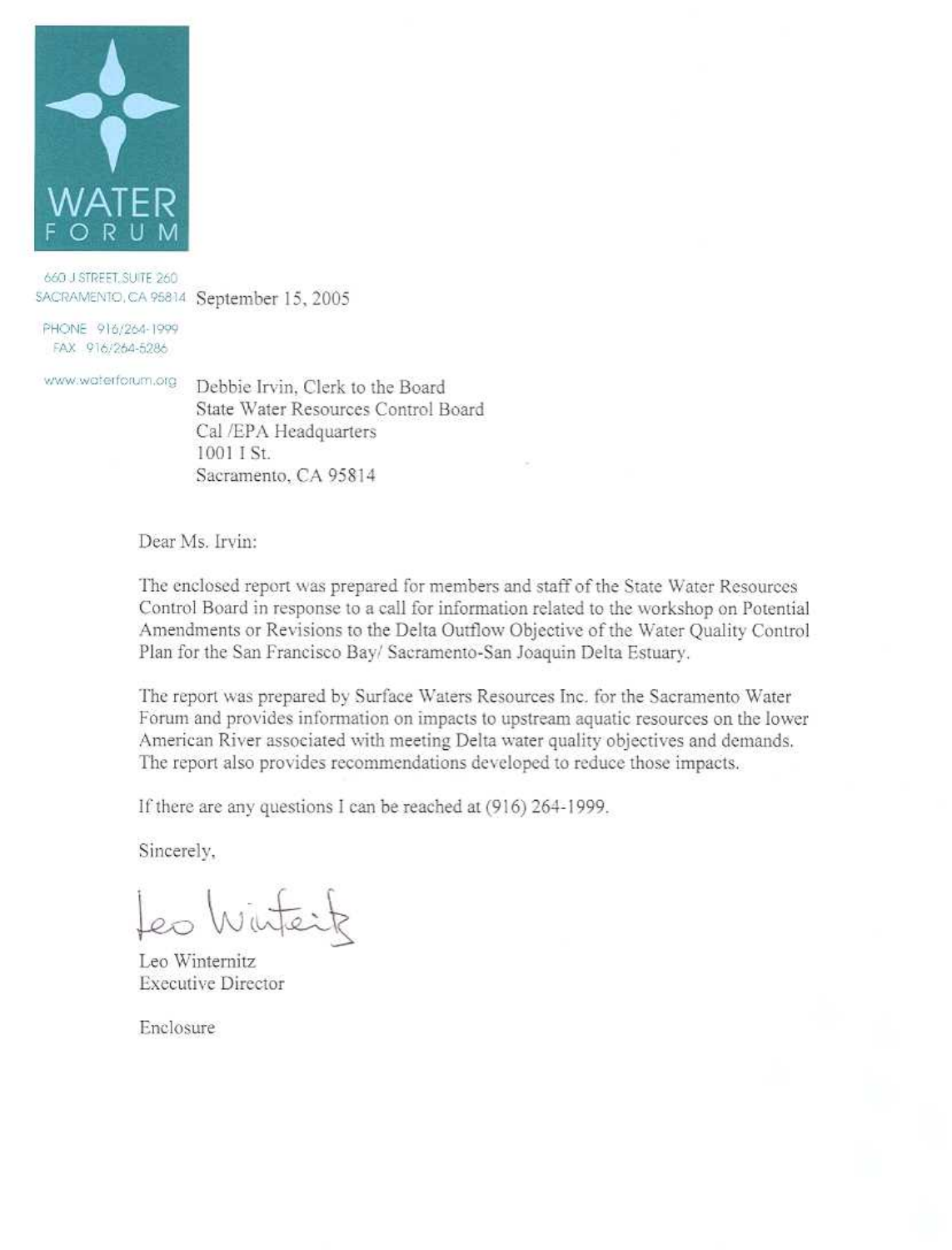### **ADDENDUM TO THE REPORT TITLED "IMPACTS ON THE LOWER AMERICAN RIVER SALMONIDS AND RECOMMENDATIONS ASSOCIATED WITH FOLSOM RESERVOIR OPERATIONS TO MEET DELTA WATER QUALITY OBJECTIVES AND DEMANDS"**

#### *Prepared for:*



*City-County Office of Metropolitan Water Planning 660 J Street, Suite 260 Sacramento, CA 95814* 

*Prepared by:* 



*2031 Howe Ave., Suite 110 Sacramento, CA 95825*

*Paul M. Bratovich, M.S. George W. Link, P.E. Brian J. Ellrott, M.S. Janice A. Piñero, B.A.* 

#### **September 2005**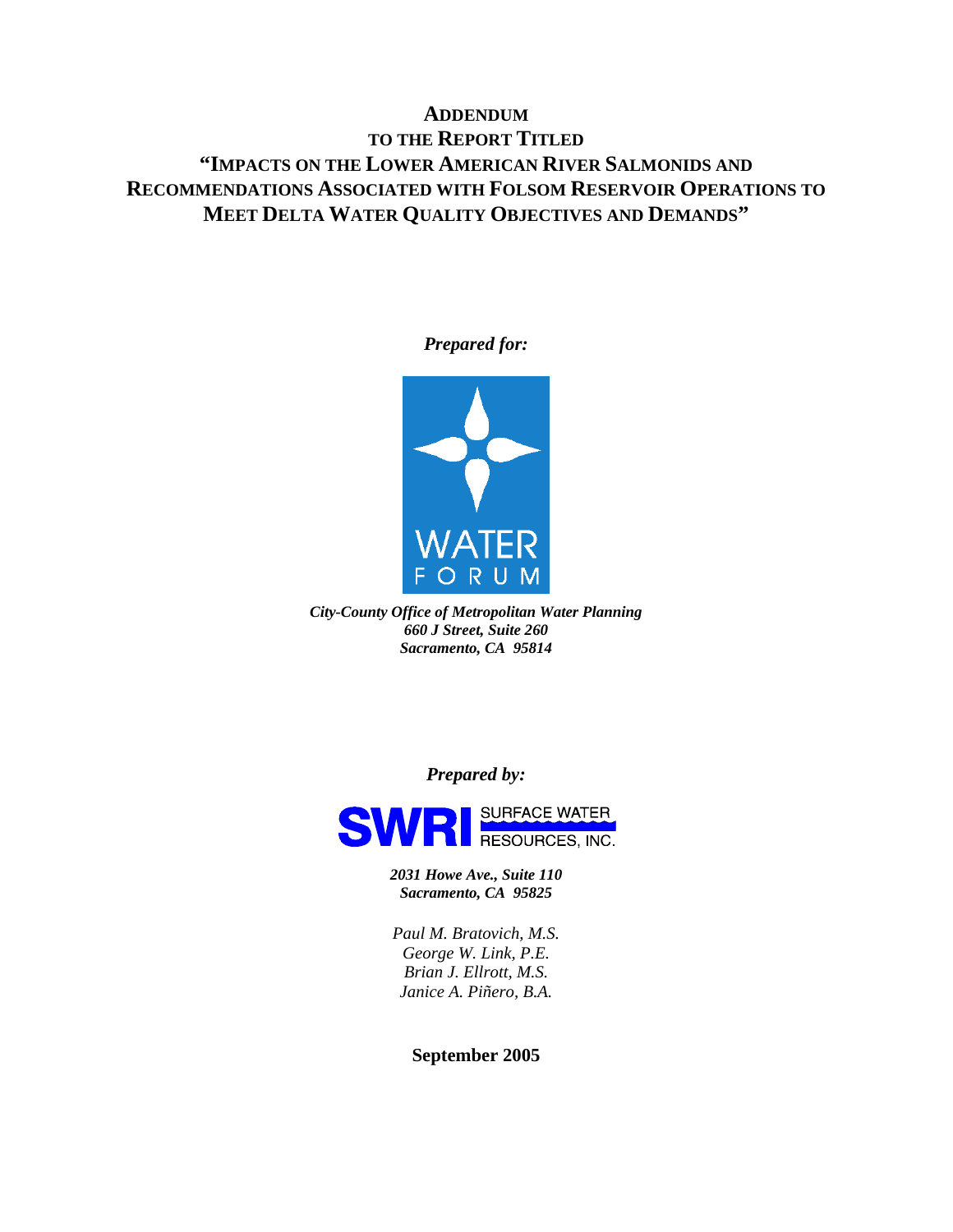### **ADDENDUM TO THE REPORT TITLED "IMPACTS ON THE LOWER AMERICAN RIVER SALMONIDS AND RECOMMENDATIONS ASSOCIATED WITH FOLSOM RESERVOIR OPERATIONS TO MEET DELTA WATER QUALITY OBJECTIVES AND DEMANDS"**

#### **INTRODUCTION**

This addendum to the report (Attachment 1) titled "*Impacts on Lower American River Salmonids and Recommendations Associated with Folsom Reservoir Operations to Meet Delta Water Quality Objectives and Demands"* (Report) (Water Forum 2005) has been developed to document additional considerations associated with utilizing Folsom Reservoir as a *"real-time, first response facility"* to meet Delta water quality objectives and demands that were not previously examined. Similar to the Report, for the purpose of this addendum, X2 and Delta outflow compliance is particularly emphasized.

Potential flow- and water temperature-related impacts on lower American River salmonids that are associated with water releases from Folsom Reservoir specifically to meet Delta water quality objectives and demands discussed in the Report include: (1) redd dewatering and isolation; (2) fry stranding; (3) juvenile isolation; (4) depletion of Folsom Reservoir water storage; and (5) depletion of Folsom Reservoir coldwater pool. For a detailed description of these potential impacts, please refer to page 3 of the Report.

#### **ADDITIONAL CONSIDERATIONS**

In addition to the considerations explored in the Report, other considerations are examined in this addendum, including the promulgation of environmental conditions that may be conducive to an increase in salmonid: (1) disease susceptibility and transmission; and (2) predation. In addition, reduced steelhead (*Oncorhynchus mykiss*) juvenile rearing habitat availability also is briefly discussed in this addendum.



As discussed in the Report (Page 13), in 2004, approximately 172,000 AF of water was released from Folsom Reservoir in order to meet Delta water quality objectives and demands, subsequently reducing storage. Storage reductions have the potential to reduce the coldwater pool, which in August 2004 (i.e., 90,000  $AF < 60^{\circ}F$ ), was the lowest that it had been in recent years. Reduction in coldwater reserves may result in elevated water temperatures, which in turn, may increase physiological stress and subsequently, decrease the immune system function, thereby increasing disease susceptibility. For example, the occurrence of a bacterial-caused inflammation of the anal vent (commonly referred to as "rosy anus") of the federally threatened Central Valley steelhead in the lower American River has been reported by the California Department of Fish and Game (CDFG) to be associated with Figure 1 (courtesy of CDFG). relatively high water temperatures (**Figure 1**). CDFG has stated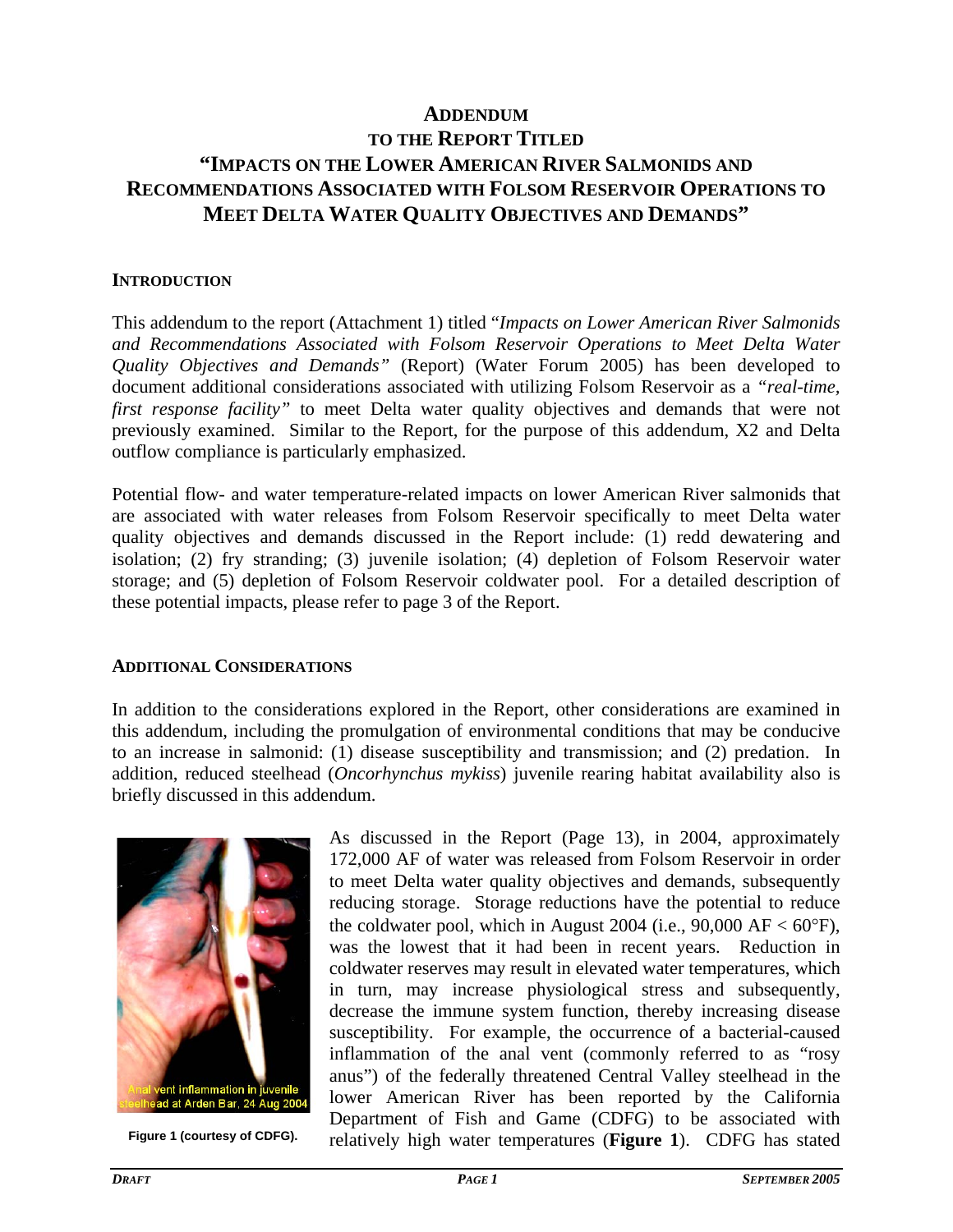that anal vent inflammation observations in the lower American River were documented in 2004 during periods when water temperatures were measured between 65° Fahrenheit (F) and 68°F (CDFG 2005) (**Table 1**). CDFG suggested that these observations are associated with the debilitation of the steelhead's immune system responses as a result of elevated water temperatures (American River Operations Group (AROG) 2004a). Mean water temperatures at Watt Avenue in 2004 for August, September and October were 68.6ºF, 67.6ºF and 64.4ºF, respectively. W. Cox, CDFG fish pathologist (pers. comm. W. Cox *in* CDFG 2005), has stated that the steelhead's immune responses peak at about 60°F, and then drops sharply as water temperature increases into the upper 60s. In fact, CDFG (AROG 2004a) has stated that the bacterial infection that results in anal vent inflammation could *"resolve on its own if temperatures would drop to a level that the fish's immune system would prevail.*"

|                                                                                                                                                                                                                 | <b>Total SH observed</b> |       |      | <b>Total SH Exhibiting Anal</b><br><b>Vent Inflammation</b> |       |      | <b>Frequency of Anal Vent</b><br>Inflammation |         |           | <b>Mean Water Temperature</b><br>(°F) |                |                |
|-----------------------------------------------------------------------------------------------------------------------------------------------------------------------------------------------------------------|--------------------------|-------|------|-------------------------------------------------------------|-------|------|-----------------------------------------------|---------|-----------|---------------------------------------|----------------|----------------|
| Location                                                                                                                                                                                                        | Aug.                     | Sept. | Oct. | Aug.                                                        | Sept. | Oct. | Aug.                                          | Sept.   | Oct.      | Aug.                                  | Sept.          | Oct.           |
| Sunrise                                                                                                                                                                                                         |                          | 18    | NS.  | $\star$                                                     |       | NS.  |                                               | $6.0\%$ | <b>NS</b> | 64.8                                  | $65.2^{\circ}$ | $63.8^{\circ}$ |
| Rossmore                                                                                                                                                                                                        | $\star$                  | 20    | 11   | $\star$                                                     | 0     |      | $\star$                                       | $0.0\%$ | 9.1%      | $71.2^2$                              | $66.5^2$       | $64.4^2$       |
| Arden Bar                                                                                                                                                                                                       | 29                       | 26    | 35   | 3                                                           | 11    | 23   | 10.3%                                         | 42.3%   | 65.7%     | $71.2^2$                              | $66.5^2$       | $64.4^{2}$     |
| Gristmill                                                                                                                                                                                                       | $\star$                  | 2     |      | $\star$                                                     | 0     |      |                                               | $0.0\%$ | 100%      | $68.6^3$                              | $67.6^3$       | $64.4^3$       |
| Watt Ave.                                                                                                                                                                                                       | $\star$                  | 5     |      | $\star$                                                     | 0     |      | ÷                                             | $0.0\%$ | 14.3%     | $68.6^3$                              | $67.6^3$       | $64.4^3$       |
| Paradise                                                                                                                                                                                                        |                          | 3     | 6    | ÷                                                           | 2     | 2    | $\star$                                       | 66.7%   | 33.3%     | $68.6^3$                              | $67.6^3$       | $64.4^{3}$     |
| Measured at Hazel Avenue Bar<br>Measured at William B. Pond Park<br>Measured at Watt Avenue Bridge<br>$=$ Presence of bacterial infection was not checked<br>$NS = Not sampled$<br>Source: CDFG 2004 (modified) |                          |       |      |                                                             |       |      |                                               |         |           |                                       |                |                |

**Table 1. Frequency of Anal Vent Inflammation Observed in Juvenile Steelhead in 2004.** 

By contrast to surveys conducted in 2004, CDFG's 2005 juvenile steelhead over-summering surveys have not observed anal vent inflammation and parasites in sampled steelhead (pers. comm. M. Brown 2005). Mean water temperatures at Watt Avenue in 2005 for July, August and the first half of September were 63.3°F, 63.9°F, and 63.0°F, respectively. As of September 15, 2005, releases to meet Delta water quality objectives and demands have not been documented in 2005.

In addition to possible diminished immune system responses associated with elevated water temperatures resulting, in part, from reductions of Folsom Reservoir limited coldwater pool, disease transmission may be exacerbated by crowding due to habitat loss from a reduction in flow once releases to meet Delta water quality objectives and demands are no longer necessary. If releases are relatively high early in the summer and, then, are substantially reduced during late summer, steelhead rearing habitat that became inundated during the higher releases may become inaccessible or unsuitable during the lower releases. This manipulation of flows occurred in the summer of 2004 as a result of releases that were made to meet Delta water quality objectives and demands. Nimbus Dam releases were increased on June 7, 2004 from approximately 1,750 cfs up to approximately 3,500 cfs on July 10, 2004, releases were subsequently decreased on July 25, 2005 to 3,000 cfs, and additional reductions occurred, resulting in Nimbus Dam releases of 1,500 cfs on August 19, 2004. Nimbus Dam releases were further reduced for water conservation purposes from 1,500 cfs, to 1,000 cfs on September 30, 2004, and remained at this level until October 8, 2004. Habitat reduction and potential crowding of juvenile steelhead in the lower American River may have resulted in disease transmission conditions more commonly associated with hatchery, rather than "wild", populations (AROG 2004b).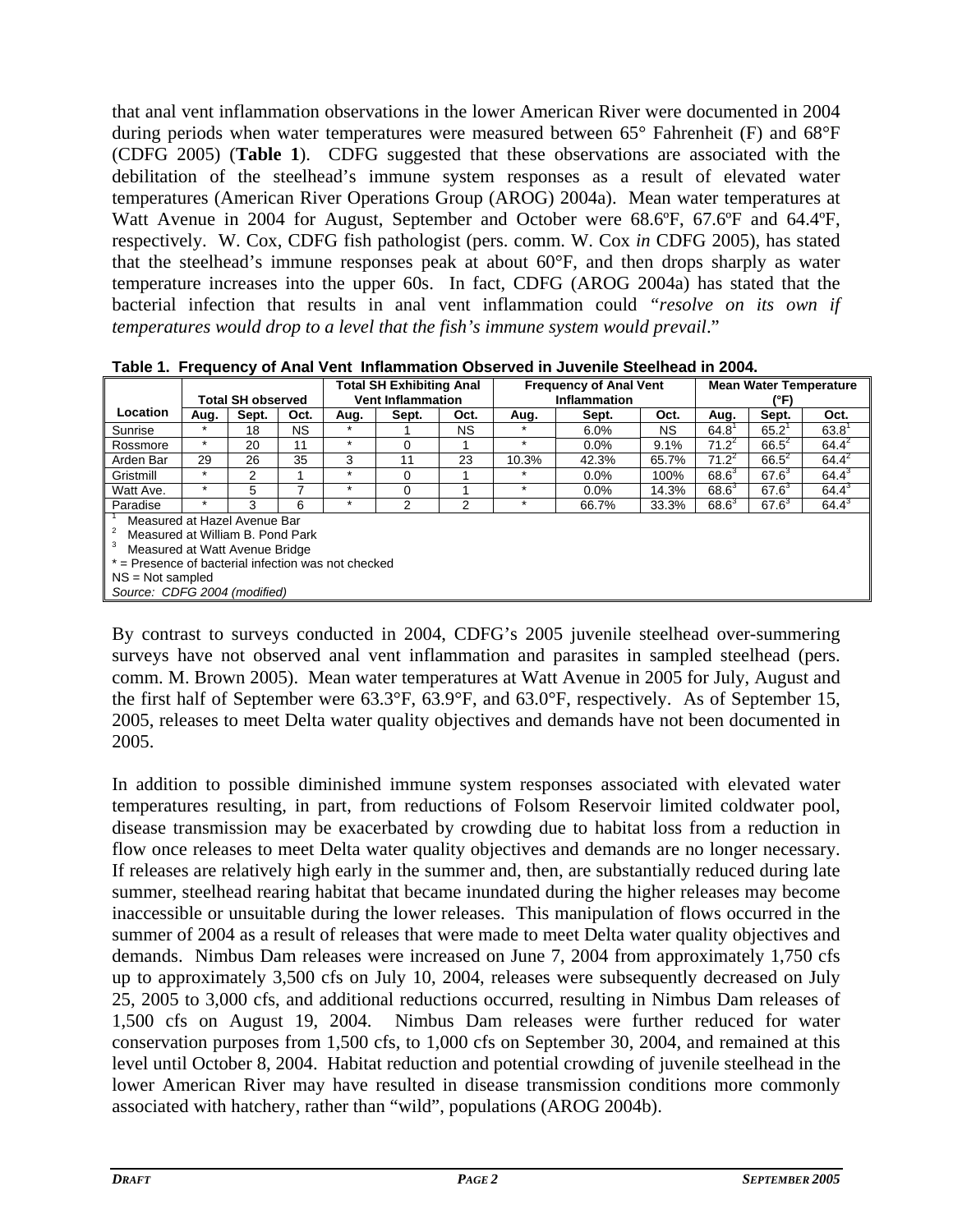Disease transmission and susceptibility are not the only considerations associated with flow reductions following a release made to meet Delta water quality objectives and demands. Maintaining habitat availability to address steelhead juvenile rearing site fidelity is of concern because limited mark and recapture evaluations of juvenile steelhead collected by seining in the lower American River since 1996 indicate that juveniles tend to occupy specific habitats throughout the summer. Yearling steelhead are found in bar complex and side channel areas characterized by habitat complexity in the form of velocity shelters, hydraulic roughness elements, and other forms of cover (SWRI 2001). These preferences in habitat may be compromised if releases are relatively high early in the summer and, then, are substantially reduced during the late summer because steelhead rearing habitat that became inundated or suitable during the higher releases may become inaccessible or unsuitable during the lower releases, potentially resulting in reduced food availability and increased exposure to predation.

Finally, utilizing Folsom Reservoir as a *"real-time, first response facility"* to meet Delta water quality objectives and demands may contribute to a reduced coldwater pool, thereby influencing habitat conditions (i.e., elevated water temperatures) in the lower American River for predator species that feed on juvenile salmonids, potentially altering predation pressure and possibly resulting in enhanced predation rates on juvenile rearing steelhead. Please refer to previous discussions in this addendum and in the Report regarding releases made in 2004 that may have contributed to a reduction in the coldwater pool. According to CDFG, water temperatures above 65°F are associated with a large (i.e., 30-40 species) complex warmwater fish community, including highly piscivorous fishes such as striped bass (*Morone saxatilis)*, largemouth bass (*Micropterus salmoides*) and Sacramento pikeminnow (*Ptychocheilus grandis*) (CDFG 2005). For example, striped bass are opportunistic feeders, and almost any fish or invertebrate occupying the same habitat eventually appears in their diet (Moyle 2002). Therefore, juvenile rearing steelhead may be exposed to increased predation due to reduced habitat availability and increased digestion and consumption rates of predators associated with higher water temperature (Steigenberger and Larkin 1974; Bayer et al. 1988; Vigg and Burley 1991; Vigg et al. 1991).

### **DELTA WATER QUALITY COMPLIANCE RECOMMENDATIONS**

In order minimize impacts on lower American River salmonids associated with the considerations discussed above and in the Report, two general procedural recommendations for Delta water quality compliance were developed and presented in the Report (i.e., Adaptive Management Recommendation and Integrated Operational Approach Recommendation). These procedural recommendations are summarized below. For additional detail on these recommendations, please refer to pages 14 through 17 of the Report.

### **Adaptive Management Recommendation**

The Adaptive Management Recommendation specifically addresses the February through June Delta outflow requirement as stated by the State Water Resource Control Board (SWRCB) in *Water Right Decision 1641* (D-1641). In an effort to better protect lower American River salmonids that may be adversely affected by changes in water management intended to achieve compliance with the Delta outflow requirement, modifications to the current implementation of this requirement should be considered. If upstream reservoir releases are anticipated to be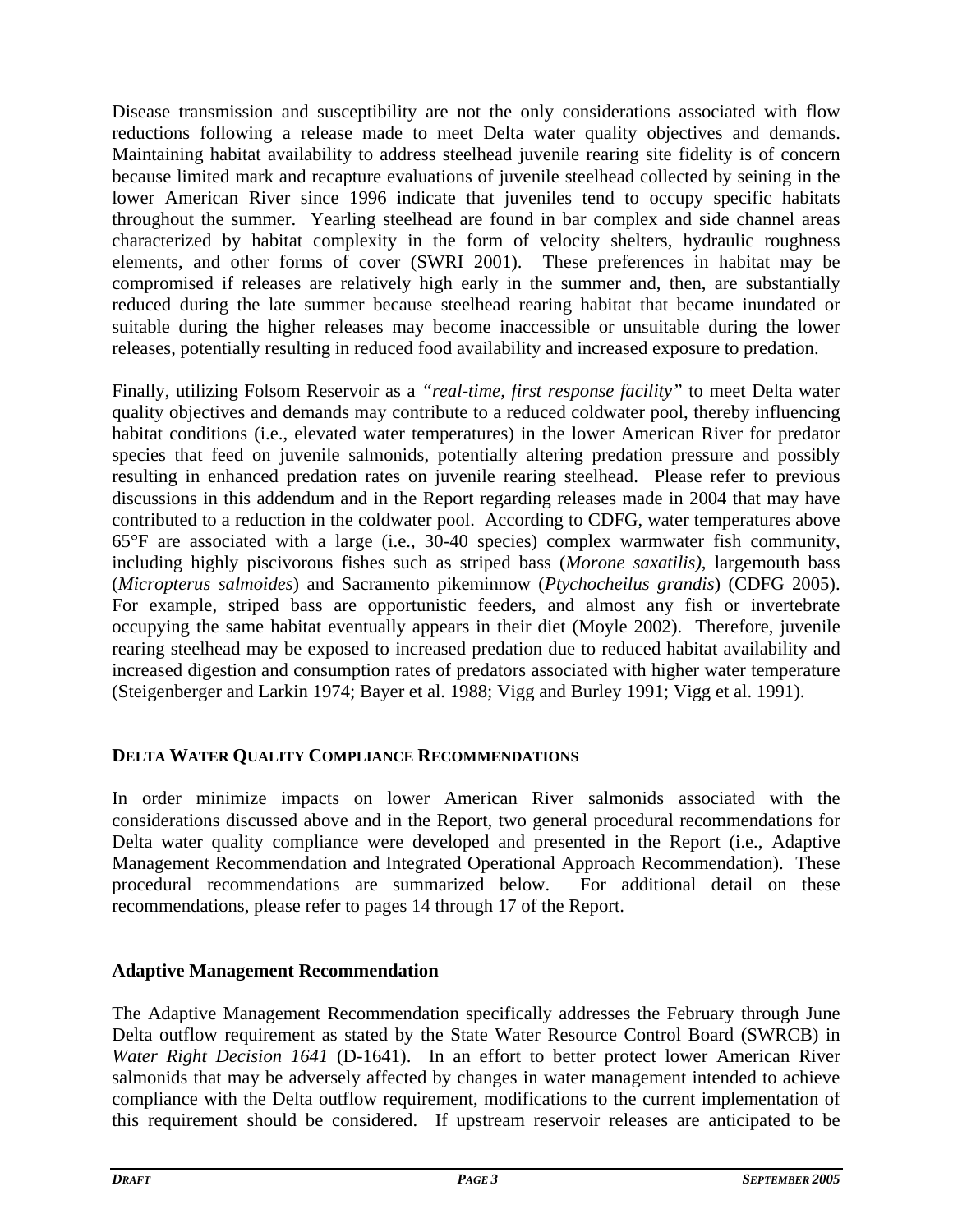increased solely to meet the D-1641 February through June outflow requirement, then the following three-step procedure should be implemented.

- 1. If increased releases from Nimbus Dam are anticipated, then the management agencies (i.e., National Marine Fisheries Service (NMFS), U.S. Fish and Wildlife Service (USFWS), and CDFG) should determine whether:
	- lower American River salmonids will be at risk in consideration of hydrologic, operational, and biologic conditions; and
	- EWA or CVP Improvement Act (CVPIA) Section 3406 (b)(2) water assets can be used to avoid anticipated impacts to lower American River salmonids.
- 2. CVP/SWP operators should then determine if alternative compliance strategies are feasible, such as the alternatives described below.
	- The use of EWA or (b)(2) water assets to mitigate for water foregone by CVP/SWP contractors as a result of the increased uncertainty in forecasting compliance requirements related to the longer travel times from Shasta (5 days) and Oroville (3 days) reservoirs relative to Folsom Reservoir (1 day).
	- Minimize the potential need for greater total volumes of water released from upstream reservoirs later in the month to achieve outflow compliance if the hydrograph continues to decline throughout the month.
		- Reduce Delta exports after a runoff event, as soon as necessary, to continue meeting outflow compliance during the descending limb of the hydrograph to achieve the required number of compliance days within a given month, or
		- Increase Delta inflow from Folsom Reservoir releases after a runoff event, during the descending limb of the hydrograph, to achieve the required number of compliance days within a given month. Another potential advantage of this approach is the provision of more stable flows throughout a given month during the February through June period.
- 3. If alternative compliance strategies are deemed infeasible and actions anticipated to adversely affect lower American River salmonids cannot be avoided, then the Data Assessment Team (DAT) and Operations and Fish Forum (OFF) should convene to develop operational recommendations. Joint DAT and OFF operational recommendations would be considered by the Water Operations Management Team (WOMT) and could consist of modifying Delta outflow compliance by changing the magnitude of total Delta outflow, and/or the number of compliance days required. If alternative Delta outflow compliance strategies are proposed by the WOMT, then those alternative compliance strategies would be effective immediately and would be presented to the Executive Director of the SWRCB. If the Executive Director does not object to the alternative compliance strategies within 10 days, these strategies would remain in effect for the remainder of the given month.

### **Integrated Operational Approach Recommendation**

The integrated operational approach recommendation addresses the need for an integrated CVP/SWP operational approach to meet Delta water quality objectives and demands, in order to reduce Folsom Reservoir's role as a *"real-time, first response facility,"* and thereby minimize impacts on anadromous salmonids in the lower American River.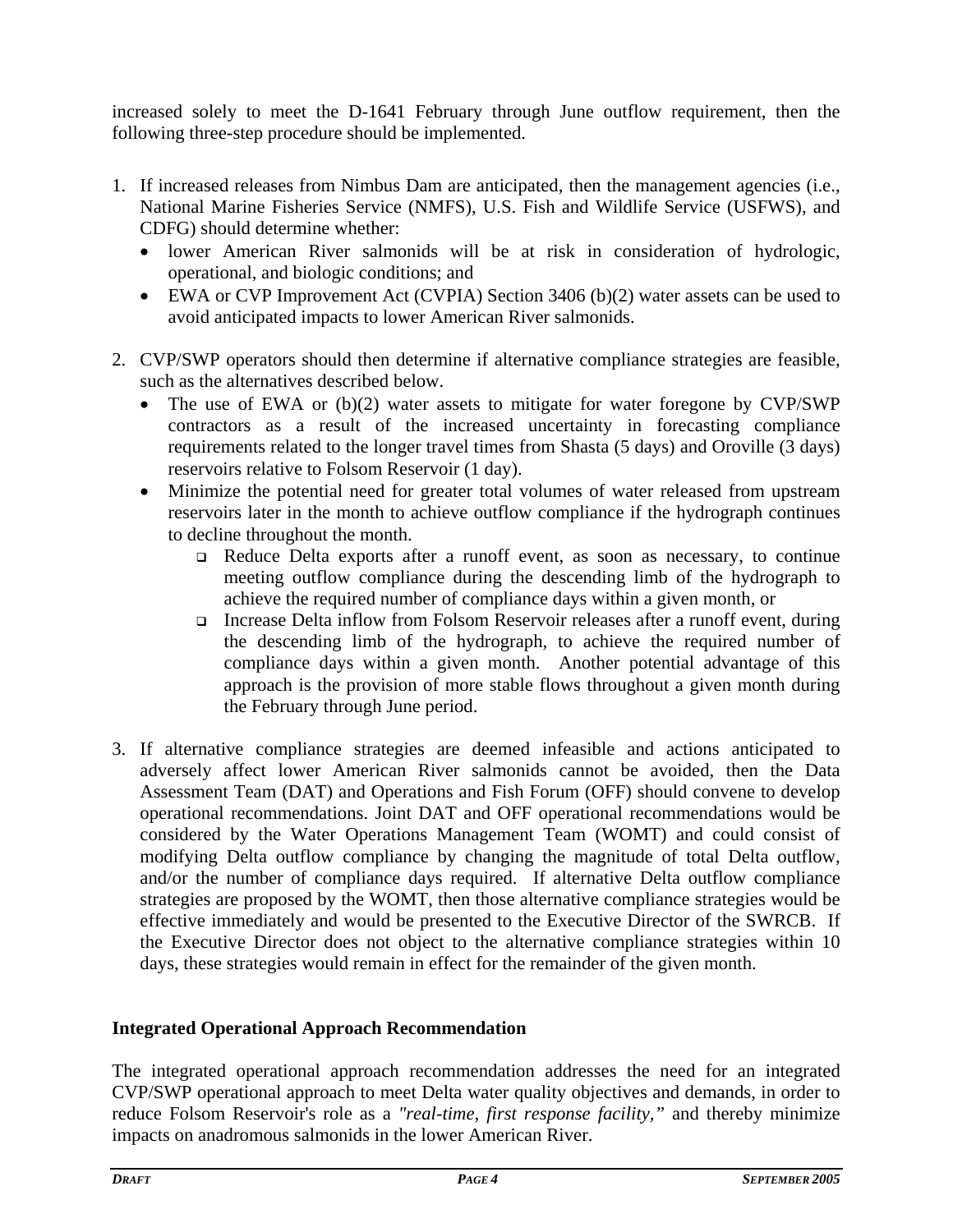• Considering the modifications described in the Adaptive Management Recommendations, an integrated approach to meeting Delta water quality objectives and demands that relies more equitably upon releases from Shasta, Oroville, and Folsom reservoirs should be developed and implemented.

Because there is a reservoir-specific lag time for releases to reach the Delta (i.e., approximately 5 days from Shasta Reservoir, 3 days from Oroville Reservoir, and 1 day from Folsom Reservoir), the effectiveness of an integrated approach is limited by the ability of operators to accurately anticipate Delta water quality objectives and demands. Nevertheless, the feasibility of developing and implementing a system-wide program that results in the most efficient utilization of Folsom Reservoir should be evaluated.

### **LOWER AMERICAN RIVER FLOW FLUCTUATION INTERIM OBJECTIVES**

Described below are specific lower American River flow fluctuation interim objectives that, to the extent possible, should not be compromised because of Delta-related changes in Nimbus Dam releases. For additional details regarding the considerations examined to develop these interim objectives, please refer to pages 17, B-1, and B-2 of the Report.

- 1. At flow levels  $\leq 5{,}000$  cfs, flow reductions should not exceed more than 500 cfs/day, and not more than 100 cfs/hour. Consistent with NMFS' *Biological Opinion on the Effects of the Proposed Long-Term Operations, Criteria and Plan for the Central Valley Project in Coordination with Operations of the State Water Project* (2004), each year from January 1 through April 31, Reclamation should coordinate with NMFS, CDFG, and USFWS to implement and fund monitoring in order to estimate the incidental take of salmonids associated with reductions in Nimbus Dam releases; and
- 2. Minimize occurrences of flow increases to 4,000 cfs or more, year-round, to minimize losses of juvenile Chinook salmon (*O. tshawytscha*) and steelhead due to isolation.

### **REFERENCES**

- American River Operations Group (AROG). 2004a. Meeting notes from the October 27, 2004 AROG conference call.
- AROG. 2004b. Meeting notes from the October 20, 2004 AROG meeting.
- Bayer, J. M., G. Lucchetti, and G. Gray. 1988. Digestive Tract Evacuation in Northern Squawfish (*Ptychocheilus oregonensis*). Canadian Journal of Fisheries and Aquatic Science 45:548-553.
- California Department of Fish and Game. 2005. Juvenile Steelhead Response to Summer Habitat Conditions on the Lower American River. Presented by R. Titus and M. Brown. CDFG Stream Evaluation Program, Sacramento, CA. April 22, 2005.

Moyle, P. B. 2002. Inland Fishes of California. Berkeley: University of California Press.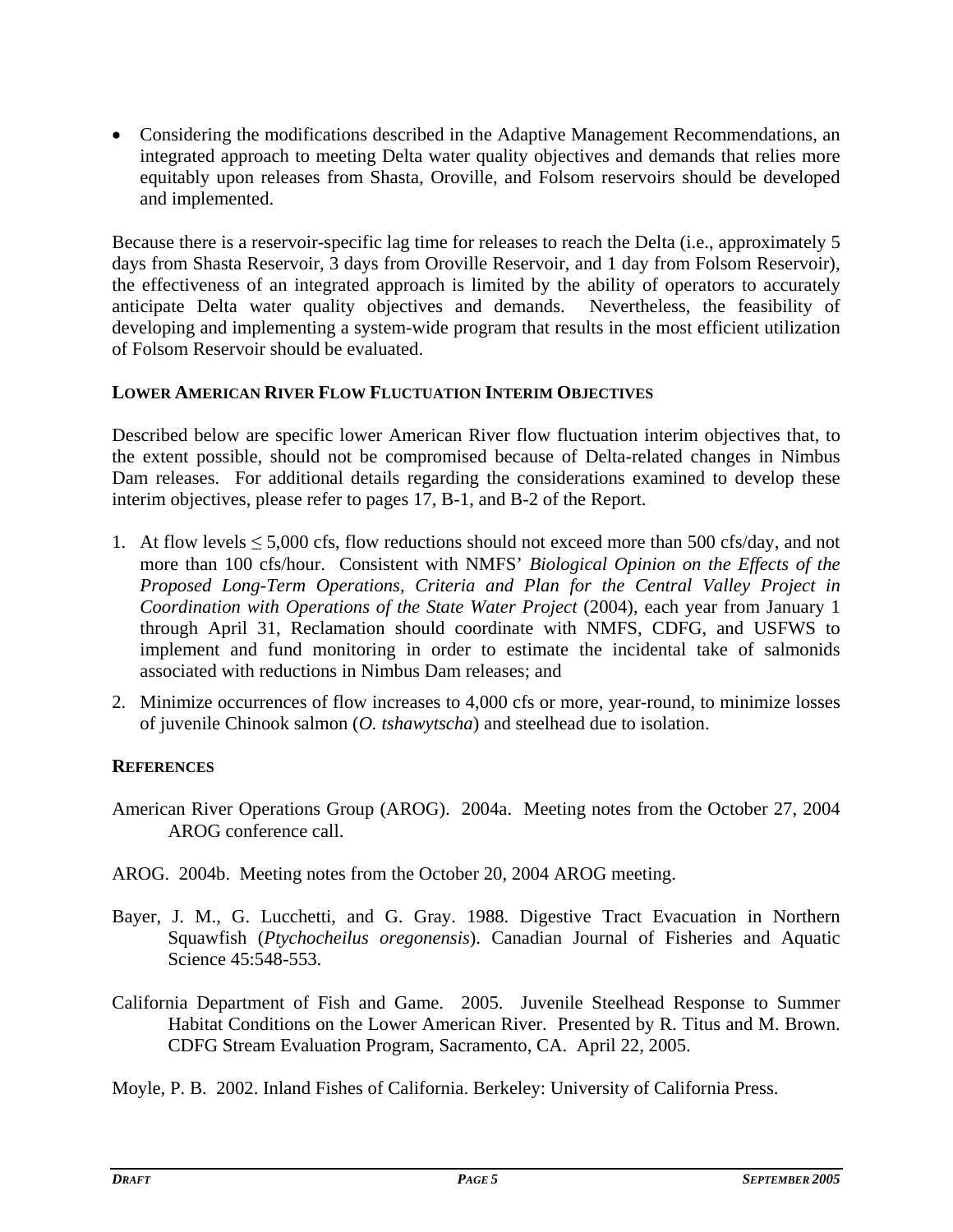- National Marine Fisheries Service. 2004. Biological Opinion on the Effects of the Proposed Long-Term Operations, Criteria and Plan for the Central Valley Project in Coordination with Operations of the State Water Project. Long Beach: National Marine Fisheries Service, Southwest Region.
- Steigenberger, L. W. and P. A. Larkin. 1974. Feeding Activity and Rates of Digestion of Northern Squawfish (*Ptychocheilus oregonenis*). Canadian Journal of Fisheries and Aquatic Science 31:411-420.
- Surface Water Resources, Inc. (SWRI) 2001. Aquatic Resources of the Lower American River: Baseline Report (Draft Report). Prepared for the Lower American River Fisheries and Instream Habitat (FISH) Working Group.
- Water Forum. 2005. Impacts on Lower American River Salmonids and Recommendations Associated with Folsom Reservoir Operations to Meet Delta Water Quality Objectives and Demands (Draft Report). Prepared by Surface Water Resources, Inc. January 2005.
- Vigg, S. and C. C. Burley. 1991. Temperature-Dependent Maximum Daily Consumption of Juvenile Salmonids by Northern Squawfish (*Ptychocheilus oregonensis*) from the Columbia River. Canadian Journal of Fisheries and Aquatic Science 48:2491-2498.
- Vigg, S., T. P. Poe, L. A. Prendergast, and H. C. Hansel. 1991. Rates of Consumption of Juvenile Salmonids and Alternative Prey Fish by Northern Squawfish, Walleyes, Smallmouth Bass, and Channel Catfish in John Day Reservoir, Columbia River. Transactions of the American Fisheries Society 120:421-438.

#### **PERSONAL COMMUNICATION**

- Cox ,W., fish pathologist, CDFG, Sacramento, CA *in* CDFG 2005. Juvenile Steelhead Response to Summer Habitat Conditions on the Lower American River. Presentation given by. R. Titus and M. Brown on April 22, 2005.
- Brown, M., CDFG, Sacramento, CA. 2005. Phone conversation with B. Ellrott, SWRI; juvenile steelhead sampling in the Lower American River. September 15, 2005.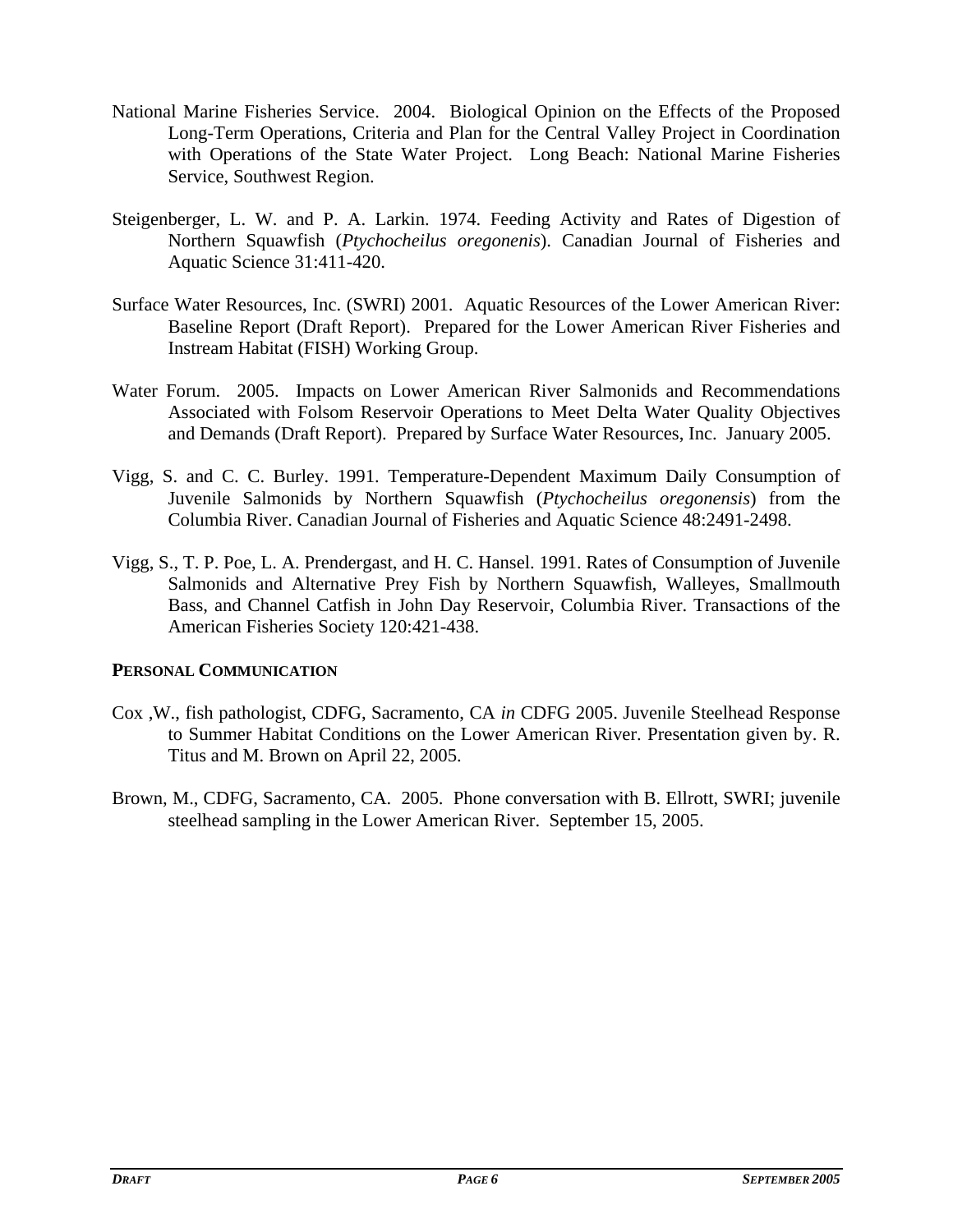### **IMPACTS ON LOWER AMERICAN RIVER SALMONIDS AND RECOMMENDATIONS ASSOCIATED WITH FOLSOM RESERVOIR OPERATIONS TO MEET DELTA WATER QUALITY OBJECTIVES AND DEMANDS**

#### **DRAFT REPORT**

#### *Prepared for:*



*City-County Office of Metropolitan Water Planning 660 J Street, Suite 260 Sacramento, CA 95814* 

*Prepared by:* 



*2031 Howe Ave., Suite 110 Sacramento, CA 95825*

*Paul M. Bratovich, M.S. George W. Link, P.E. Brian J. Ellrott, M.S. Janice A. Piñero, B.A.* 

**January 2005**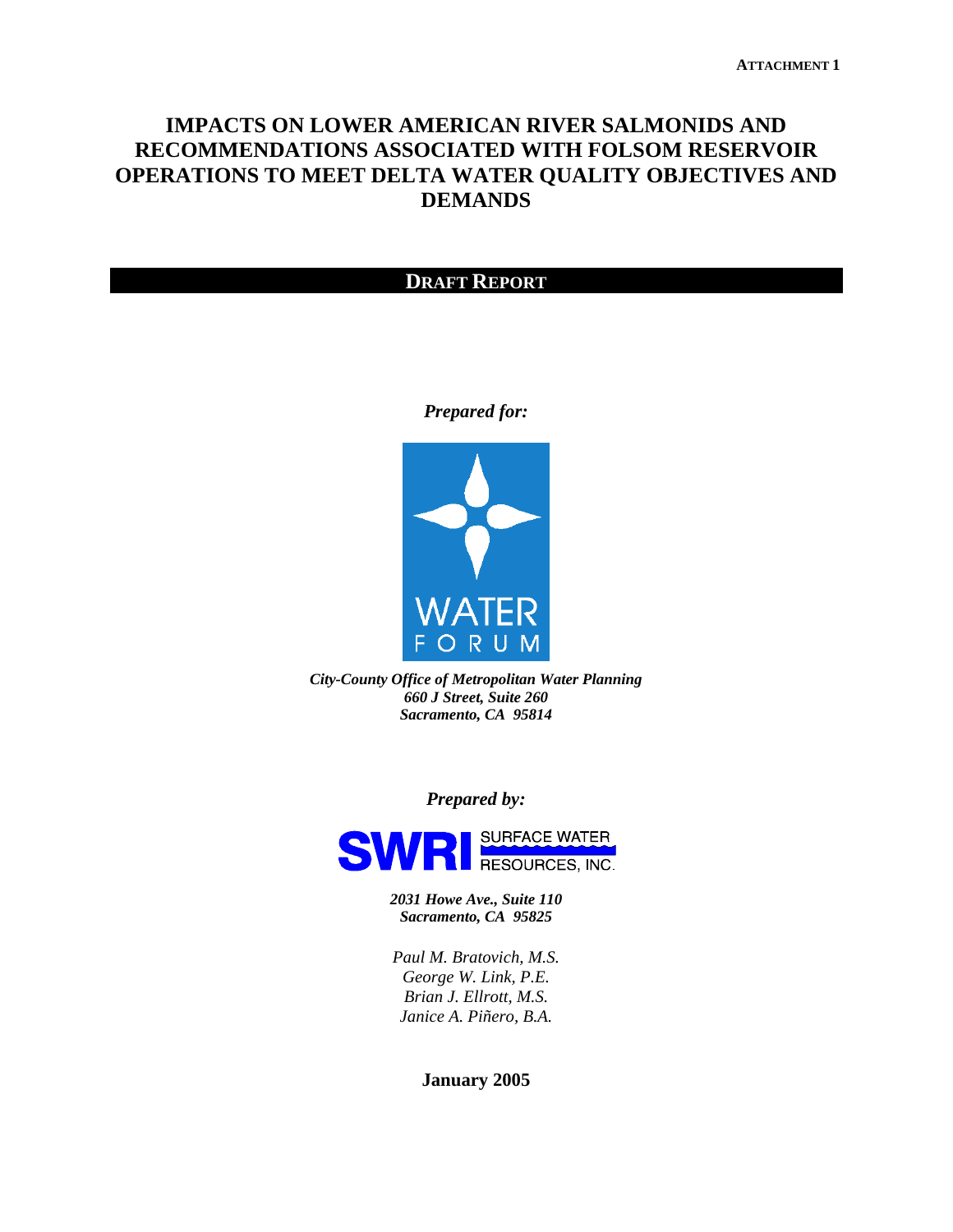# **IMPACTS ON LOWER AMERICAN RIVER SALMONIDS AND RECOMMENDATIONS ASSOCIATED WITH FOLSOM RESERVOIR OPERATIONS TO MEET DELTA WATER QUALITY OBJECTIVES AND DEMANDS**

## **1.0 BACKGROUND**

Releases from Folsom, Oroville, and Shasta reservoirs, are made, in part, to meet in-Delta and export demands, water quality objectives such as electrical conductivity levels and chloride concentrations at multiple compliance points, and X2 and Delta outflow. Of the three reservoirs, the shortest travel time to the Sacramento-San Joaquin Delta (Delta) is from Folsom Reservoir (one day *vs.* three days from Oroville and five days from Shasta). Folsom Reservoir also has the highest potential to refill (United States Bureau of Reclamation (Reclamation) 1992). In the Long-term Central Valley Project Operations Criteria and Plan, Reclamation states (Page 89): "*It is therefore logical to assume that in the absence of other constraints, Folsom would always be the likely source when more then (sic) one water source is available because of its high refill potential* (Reclamation 1992)." Therefore, Folsom Reservoir is often used as a *"real-time, first response facility*" to meet Delta water quality objectives because of unanticipated events, reluctance to conduct export reductions (refer to Section 4.0 Delta Water Quality Compliance Recommendations), or a combination thereof. Use of Folsom Reservoir as a *"real-time, first response facility*" may potentially impact salmonids in the lower American River by affecting river flows and water temperatures during several life stages of fall-run Chinook salmon (*Oncorhynchus tshawytscha*) and steelhead (*O. mykiss*). Potential effects (e.g., fluctuating river flows, and reduced reservoir water storage and coldwater pool) associated with Folsom Reservoir operations to meet Delta water quality objectives and demands are described below. For the purpose of this document, X2 and Delta outflow compliance is particularly emphasized when references are made to Delta water quality objectives and demands.

Effects of flow fluctuations on lower American River salmonids have been examined by the California Department of Fish and Game (CDFG) and Reclamation (CDFG 2001; Reclamation 2002). Through these studies, reservoir operations that cause river flows to exceed, then decrease below certain water surface elevations have been identified as a source of mortality to lower American River salmonids because of redd dewatering, fry stranding and juvenile isolation. Redd dewatering is reported to occur when flows are decreased from commonly observed spawning flow levels (e.g., 1,000 to 4,000 cubic feet per second (cfs)) (CDFG 2001). Rapid flow decreases from flow levels that inundated low and medium sloping gravel bars when salmonid fry are present in the lower American River (i.e., late-December through May) reportedly can result in fry stranding (CDFG 2001). Also, as flows in the lower American River approach and exceed 4,000 cfs, many areas in the lower American River channel reportedly become inundated and subsequently are newly available to rearing fish (CDFG 2001). Thus, reductions in flow, once flows reach 4,000 cfs, have the potential to isolate juvenile salmonids (CDFG 2001).

High water temperatures also adversely impact lower American River salmonids. Water temperatures identified by the National Oceanic and Atmospheric Administration, National Marine Fisheries Service (NOAA Fisheries) to protect steelhead juvenile rearing (e.g.,  $\leq 65^{\circ}$ F) (NOAA Fisheries 2002) and fall-run Chinook salmon spawning and embryo incubation (e.g., ≤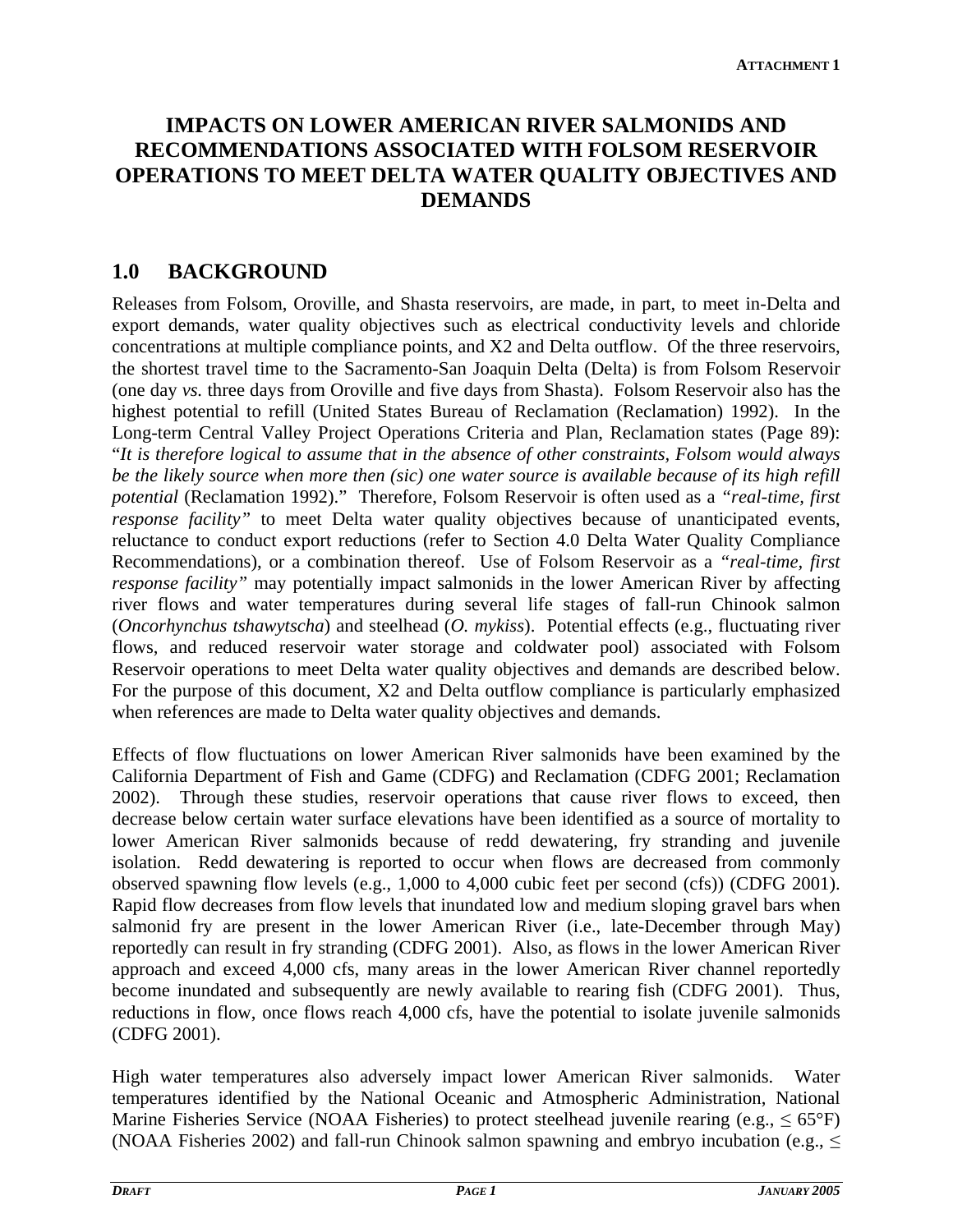56°F) (NOAA Fisheries 1997) are difficult to achieve in the lower American River, and utilizing Folsom Reservoir as a *"real-time, first response facility"* to meet Delta water quality objectives and demands exacerbates the problem. Folsom Reservoir storage reductions potentially decrease the coldwater pool available for management of water temperatures for steelhead over-summer juvenile rearing and fall-run Chinook salmon spawning and embryo incubation.

Another consequence of using Folsom Reservoir as a *"real-time, first response facility"* to meet Delta water quality objectives and demands is that hydropower generation may be foregone because of the need to bypass water in the fall, in order to provide cold water to the lower American River for fall-run Chinook salmon spawning and embryo incubation. In general, beginning in April, Folsom Reservoir thermally stratifies into a warm top layer (i.e., epilimnion) and a cold bottom layer (i.e., hypolimnion). This stratification occurs because the denser cold water remains in the deeper zones of the reservoir. Once thermal stratification occurs, the volume of cold water decreases as water is withdrawn from the cold water strata, and as the reservoir warms throughout the summer. The coldwater pool in Folsom Reservoir reaches its lowest volume during the fall. In order to provide cold water to the lower American River during the fall, when cold water only resides below the penstock inlet ports used for hydropower generation, the low level river outlets must be utilized, resulting in foregone hydropower generation. The lower reservoir outlets were used and hydropower generation was foregone during 2001 and 2002. Hence, in addition to biological concerns associated with Folsom Reservoir operations to meet Delta water quality objectives and demands, power generation and economic considerations also exist.

The intent of this document is to: (1) describe potential impacts that may occur to anadromous salmonids in the lower American River associated with current Folsom Reservoir operations to meet Delta water quality objectives and demands; (2) document reported impacts to anadromous salmonids in the lower American River that have occurred due to meeting Delta water quality objectives and demands; (3) provide Delta water quality compliance recommendations in order to minimize impacts on lower American River anadromous salmonids; and (4) recommend interim flow fluctuation objectives for Folsom Reservoir operations that would better protect anadromous salmonids in the lower American River from impacts associated with Delta-related changes in Nimbus Dam releases.

In an effort to document reported impacts on lower American River anadromous salmonids resulting from Folsom Reservoir operations to meet Delta water quality objectives and demands, Reclamation's Nimbus Dam release logs, resource agency reports, and American River Operations Group (AROG) notes were examined. AROG is an interagency group including Reclamation, the U.S. Fish and Wildlife Service (USFWS), NOAA Fisheries, CDFG, and stakeholders such as Save the American River Association. Concurrent Nimbus Dam release logs, agency reports, and AROG notes were available for the period extending from January 2001 through July 2004. In addition to the impacts on lower American River salmonids that are presented in this document, other unreported impacts also may have occurred during this period because monitoring was not conducted during many release events and, consequently, impacts were not documented. Moreover, juvenile isolation events have been documented prior to the time period included in this analysis. For example, CDFG (2001) reported relatively large numbers of isolated juvenile salmonids on numerous occasions from 1997 through 2000.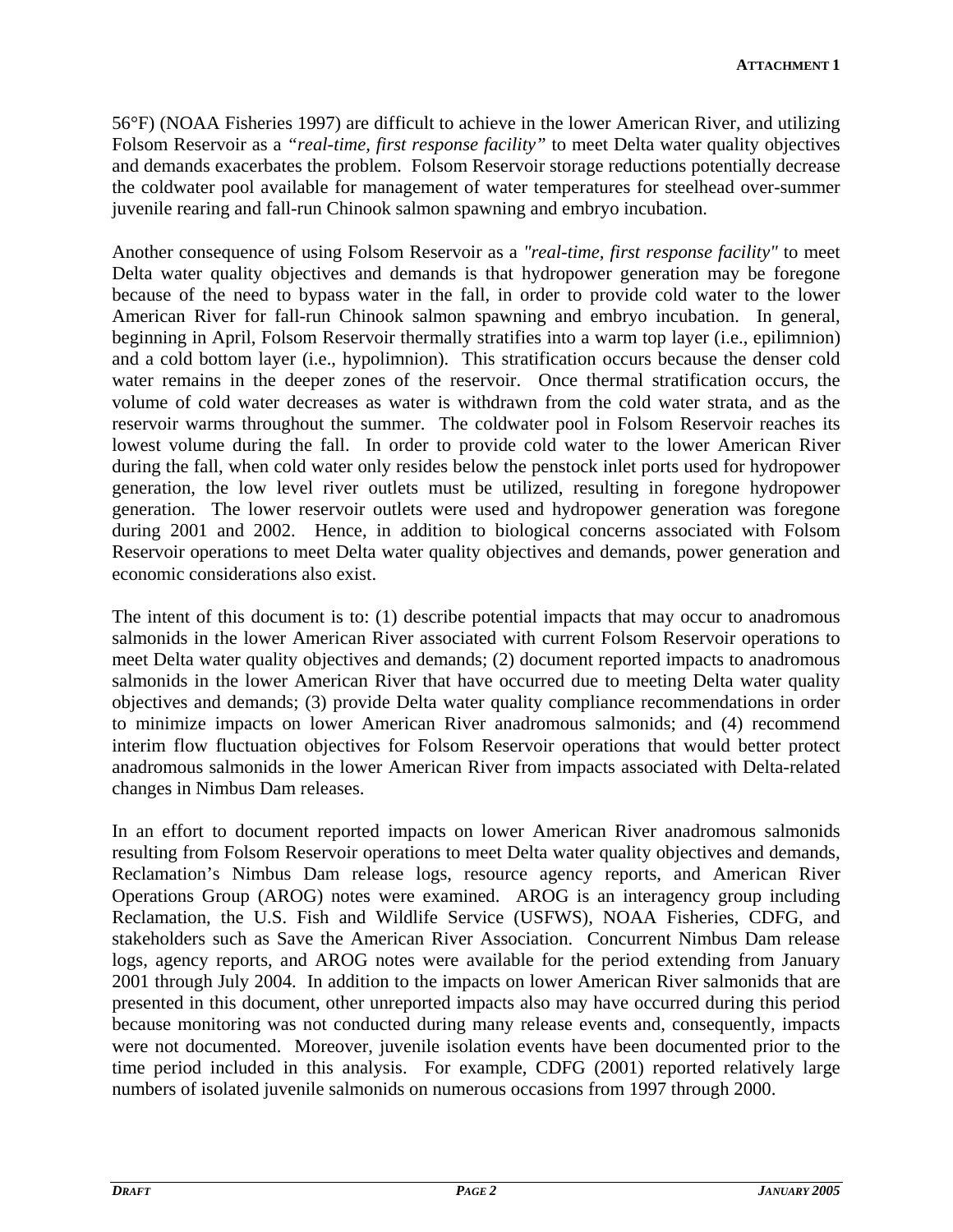## **2.0 POTENTIAL IMPACTS**

The following discussion specifically identifies and describes potential flow and water temperature impacts on lower American River salmonids that are associated with increased water releases from Folsom Reservoir to meet Delta water quality objectives and demands.

- **1. Redd Dewatering and Isolation**  The dewatering of redds in the main channel, or isolation of redds in river side channels, can result from flow reductions from levels at which spawning initially occurred. Redd dewatering can affect salmonid embryos and alevins by impairing development and causing direct mortality due to desiccation, insufficient oxygen levels, waste metabolite toxicity, and thermal stress (Becker and Neitzel 1985; Reiser and Whitney 1983). Isolation of redds in side channels can result in direct mortalities due to these factors, as well as starvation and predation of emergent fry. The primary period of concern for redd dewatering and isolation extends from about mid October through May, corresponding to fall-run Chinook salmon and steelhead spawning and incubation period in the lower American River.
- **2. Fry Stranding** Salmonid fry can become stranded on dewatered gravel bars as flows, that once inundated the gravel bar, recede. Stranding has been reported to occur under both natural and regulated flow fluctuations, but most large stranding events have generally been attributed to rapid flow fluctuations caused by reservoir and hydropower operations (Hunter 1992). The vulnerability of fry to stranding is a function of their behavioral response to changing flows, which depends on species, water temperature, time of year, and time of day (Bradford et al. 1995; Bradford 1997). Newly emerged fry appear to be most vulnerable to stranding because of their limited swimming ability, their tendency to use the substrate as cover, and their preference for shallow river margins (Cannon and Kennedy 2003; Jackson 1992). As fry grow into larger juveniles, they tend to inhabit deeper, higher-velocity areas associated with main channel habitats where they are less susceptible to stranding (Cannon and Kennedy 2003; Jackson 1992; DWR 2003).

Most fall-run Chinook salmon fry emigrate shortly after emergence in winter and early spring, and have left the lower American River by late April (SWRI 2001). Most steelhead fry emerge from the substrate from March through May and rear in the lower American River year-round (SWRI 2001). Slow, gradual flow ramping rates may be important in minimizing salmonid fry stranding in the lower American River from late-December through May.

**3. Juvenile Isolation –** Chinook salmon and steelhead juvenile isolation (i.e., trapping of juveniles in side channels, potholes, depressions, etc. within and outside the active channel, with no access to the free-flowing river) occurs when flows increase to levels that inundate side-channel or off-channel depressions and subsequently recede, trapping the fish in unconnected pockets of water.

Some juvenile fall-run Chinook salmon do not emigrate shortly after emergence, and may rear in the lower American River through May and into June, whereas juvenile steelhead may rear in the lower American River year-round. Decreasing the rate of flow reductions following a release from Folsom Reservoir to meet Delta water quality objectives and demands may not minimize salmonid losses due to juvenile isolation. Juvenile isolation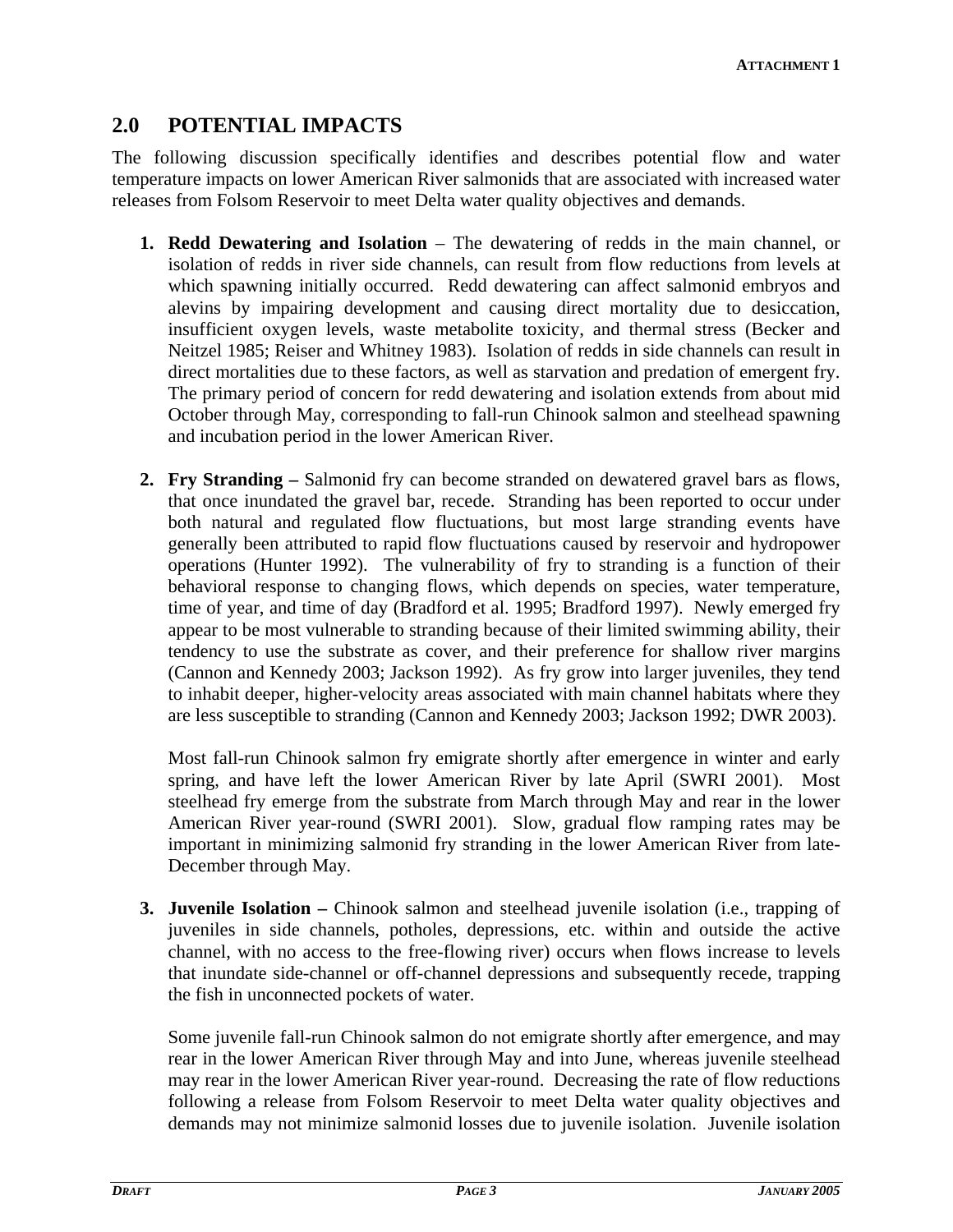in off-channel habitats may occur regardless of the rate of flow reductions, because of favorable rearing conditions, the distance of these habitats from the main river, and an apparent reluctance of juveniles to move away from protective cover (Bradford et al. 1995; Higgins and Bradford 1996; Bradford 1997; JSA 1999).

- **4. Depletion of Folsom Reservoir Water Storage** The use of Folsom Reservoir as a *"real-time, first response facility"* to meet Delta water quality objectives and demands may result in reduced storage and, consequently, may reduce water availability for instream flows during the Chinook salmon adult immigration and spawning period (September through December). Reductions in Folsom Reservoir storage resulting from compliance with Delta water quality objectives and demands in one year can be carried through a series of years, particularly during drought conditions.
- **5. Depletion of Folsom Reservoir Coldwater Pool The coldwater pool at Folsom** Reservoir is limited and, thus, has to be carefully managed to provide cool water for juvenile steelhead over-summer rearing, and Chinook salmon spawning in the fall. In many years, careful and efficient use of the temperature control devices at Folsom Reservoir (at the penstock inlet port and at the intake for local municipal supply) still results in less than desirable water temperature conditions in the lower American River for juvenile steelhead over summer rearing, and fall-run Chinook salmon spawning. Using Folsom Reservoir as a *"real-time, first response facility"* to meet Delta water quality objectives and demands can result in additionally depleting an already limited coldwater supply.

# **3.0 DOCUMENTED IMPACTS**

The following series of figures (**Figures 1 through 4**) illustrate the reliance on Folsom Reservoir to meet Delta water quality objectives and demands and the associated documented impacts to lower American River anadromous salmonids. Documented impacts include impacts that were either reported in agency reports or documented by AROG. The figures display the mean daily Nimbus Dam release rates from January 2001 through July 2004, the temporal distribution of the appropriate life stage for Chinook salmon or steelhead, and each reported release event associated with meeting Delta water quality objectives and demands. The reasons for flow changes indicated in the figures are those taken directly from Reclamation's Nimbus Dam release logs. Specific details of each sequentially numbered release event (i.e., release events associated with meeting Delta water quality objectives and demands) are described below the figure, as well as whether effects to lower American River resources were documented.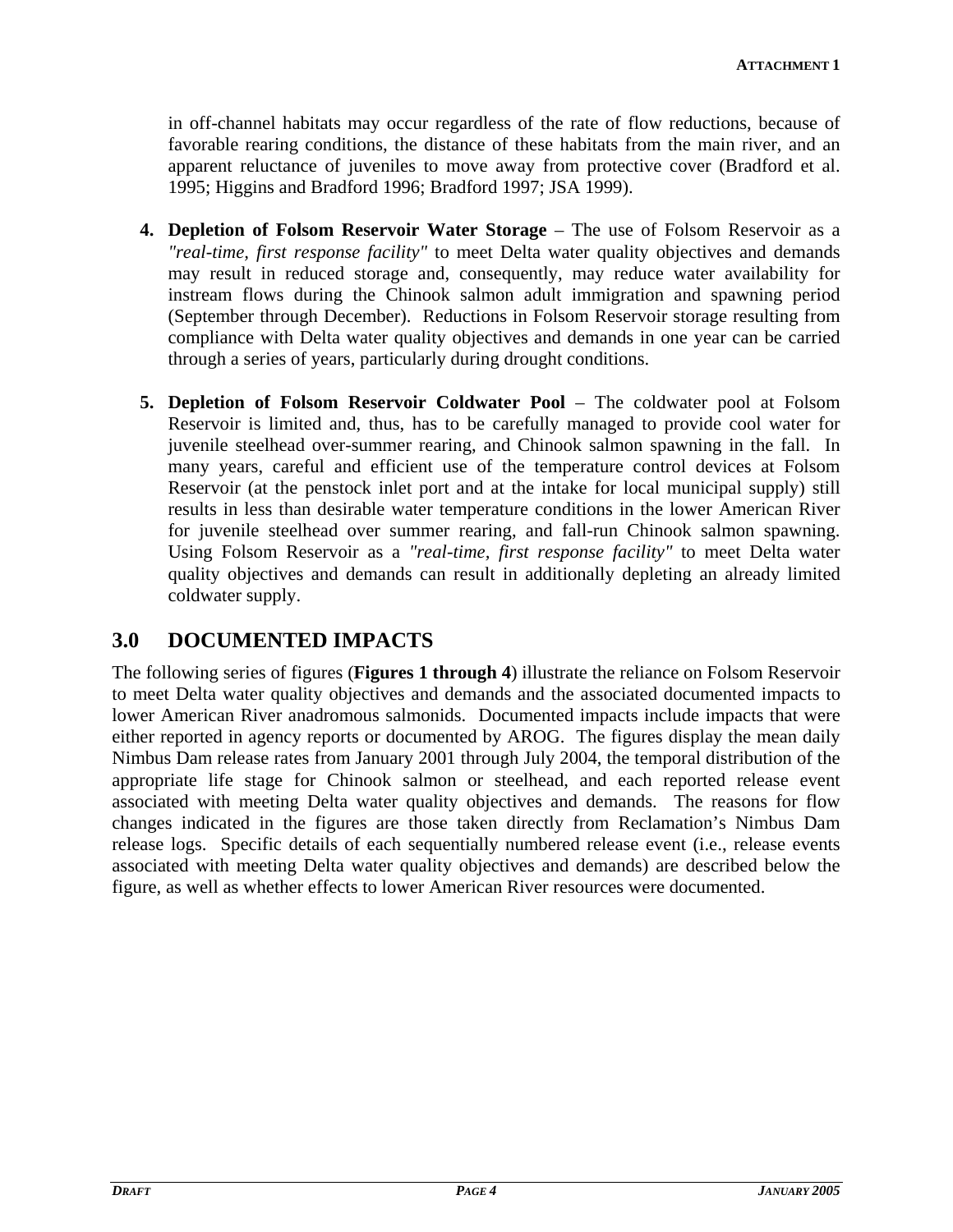

**Figure 1. Mean daily release rates from Nimbus Dam in 2001. The life stage timings for fall-run Chinook salmon (A) and steelhead (B) are displayed. Sequential red numbers indicate release events attributed to either Delta water quality objectives or Delta demands in Reclamation's Nimbus Dam release logs.**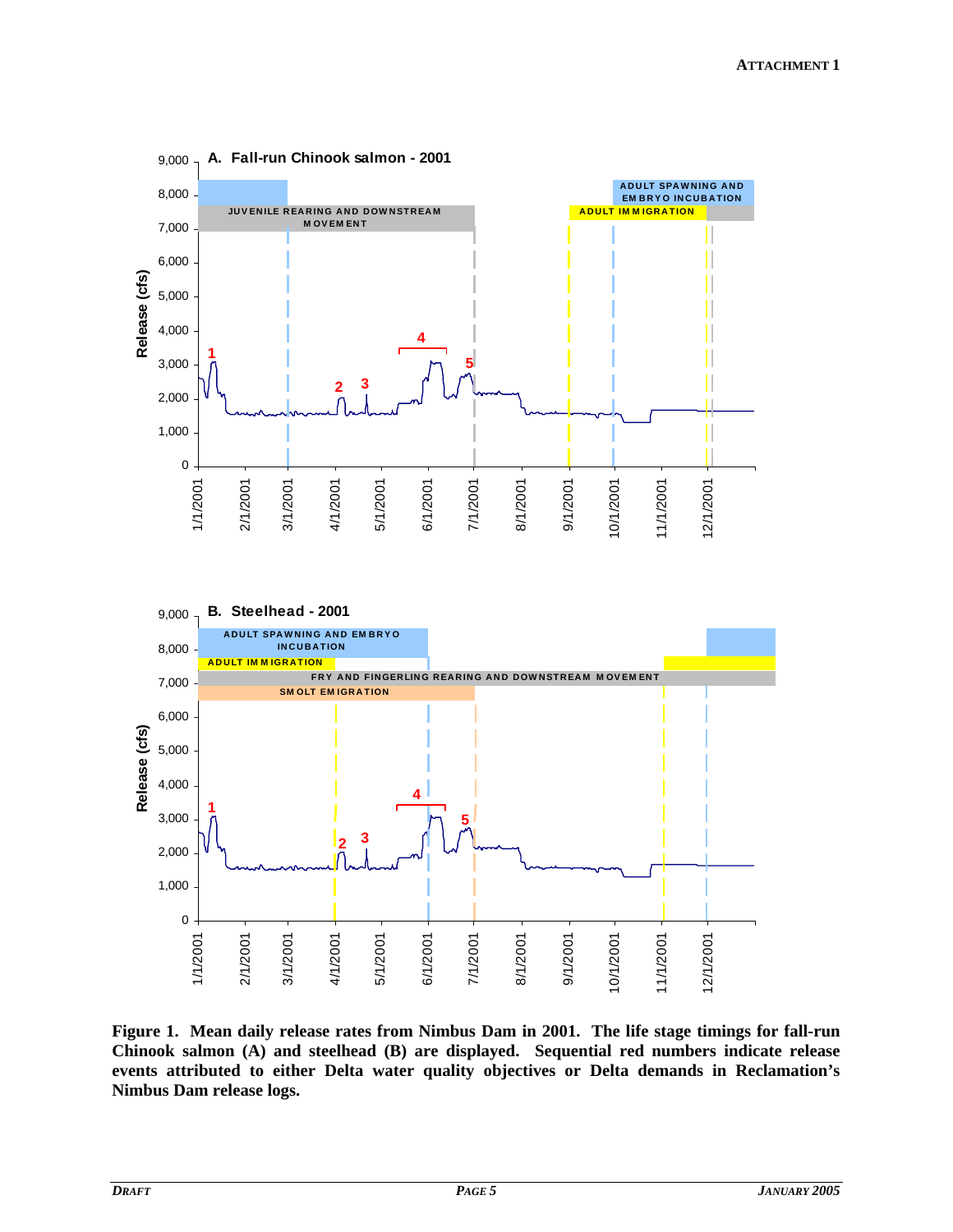#### **DESCRIPTION OF RELEASE EVENTS - 2001**

Details of each individual release event are described below, including whether effects to lower American River resources were documented.

- **1** On January 8, 2001, releases from Nimbus Dam were increased from approximately 2,000 cfs to approximately 3,000 cfs in order to meet Delta water quality objectives, and were subsequently reduced to approximately 1,500 cfs by mid-January. No effects to lower American River resources were documented by resource agency reports or AROG notes as a result of either the release rate increase or the subsequent release rate decrease. However, a flow decrease from approximately 3,000 cfs to 1,500 cfs by mid-January would result in a water surface elevation decrease of about 1.4 feet at the U.S. Geological Survey Fair Oaks gage. A water surface elevation reduction of this magnitude has the potential to dewater steelhead redds that may have been constructed at the higher flow level.
- **2** On April 3, 2001, releases from Nimbus Dam were increased from approximately 1,500 cfs to approximately 2,000 cfs in order to meet Delta water quality objectives and export demands. No effects to lower American River resources were documented by resource agency reports or AROG notes as a result of either the release rate increase or the subsequent release rate decrease.
- **3** On April 20, 2001, releases from Nimbus Dam were increased from approximately 1,500 cfs to approximately 2,500 cfs in order to meet Delta outflow requirements. No effects to lower American River resources were documented by resource agency reports or AROG notes as a result of either the release rate increase or the subsequent release rate decrease.
- **4** Starting on May 12, 2001, releases from Nimbus Dam were increased from approximately 1,500 cfs up to approximately 3,000 cfs on June 2, 2001 in order to meet Delta water quality objectives. No effects to lower American River resources were documented by resource agency reports or AROG notes as a result of either the release rate increase or the subsequent release rate decrease. However, refer to Additional Impact Considerations, below, for additional discussion.
- **5** On June 20, 2001, releases from Nimbus Dam were increased from approximately 2,000 cfs to approximately 2,600 cfs in order to meet Delta requirements. No effects to lower American River resources were documented by resource agency reports or AROG notes as a result of either the release rate increase or the subsequent release rate decrease. However, refer to Additional Impact Considerations, below, for additional discussion.

#### **ADDITIONAL IMPACT CONSIDERATIONS - 2001**

From May 12, 2001 through July 2001, Folsom Reservoir storage was reduced by approximately 183,000 acre-feet (af) in order to meet Delta water quality objectives and demands (Reclamation unpublished data [b]; Reclamation Website). This reduction in Folsom Reservoir storage may have reduced the coldwater pool available for management of water temperatures for steelhead over-summer juvenile rearing and fall-run Chinook salmon spawning and embryo incubation. The estimated volume of cold water remaining in Folsom Reservoir in August was considerably lower in 2001 (i.e., 95,000 af < 60°F) than in either 2002 (i.e., 155,000 af < 60°F) or 2003 (i.e.,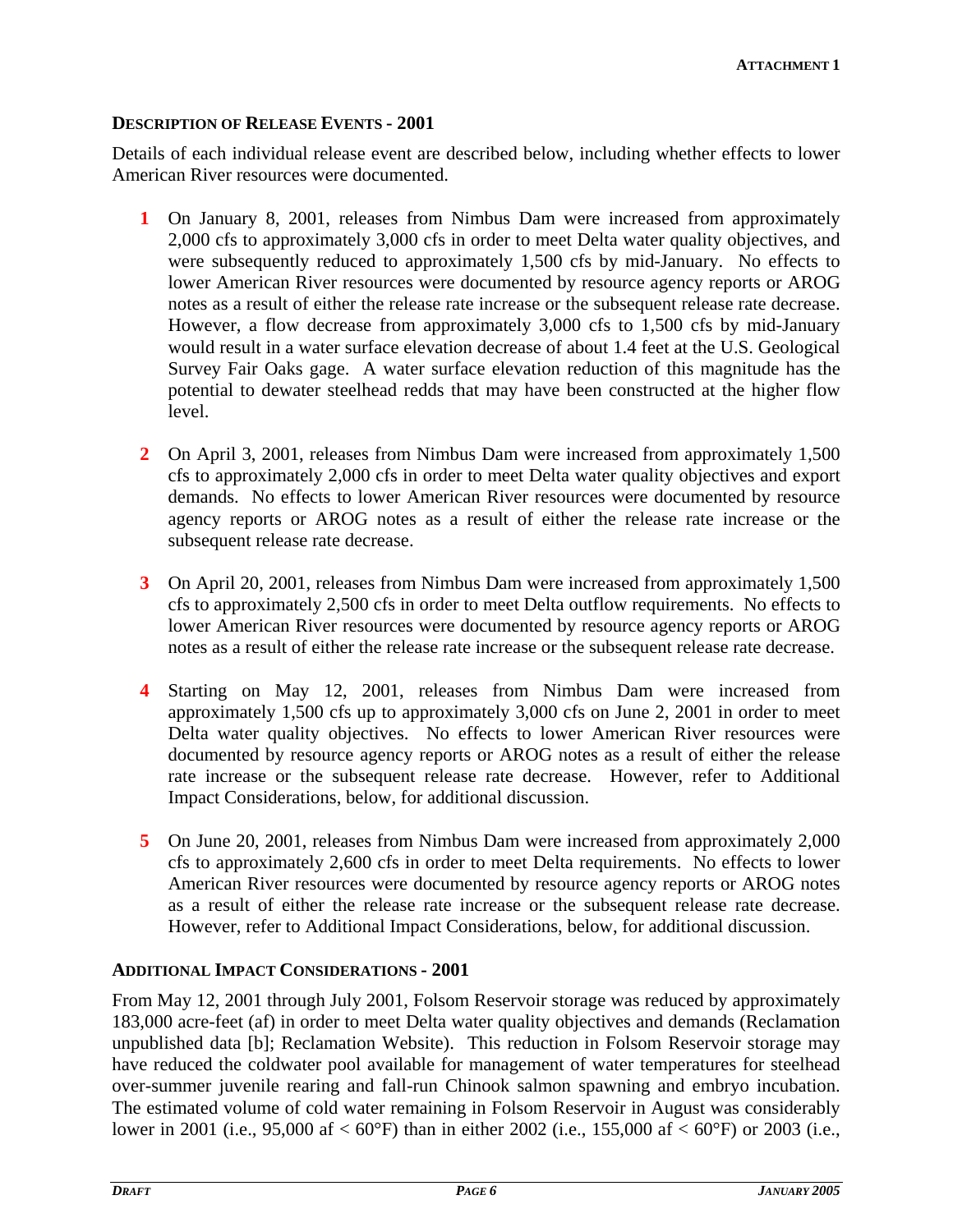270,00 af  $< 60^{\circ}$ F) (Reclamation unpublished data [a]). Because the coldwater pool was low in 2001, the flexibility of cold water management may have been diminished during portions of the periods of fall-run Chinook salmon adult immigration (i.e., September through December) and fall-run Chinook salmon adult spawning and embryo incubation (i.e., October through March) (SWRI 2001). In November 2001, the average daily water temperature at Watt Avenue in the lower American River was 61°F (California Department of Water Resources (DWR) Website). Pronounced pre-spawning adult mortality as well as increased latent mortality to incubating embryos reportedly can result when ripe adult female Chinook salmon are exposed to water temperatures beyond the 56°F to 60°F range (McCullough 1999). Pre-spawning mortality of fall-run Chinook salmon was reported by CDFG to be approximately 67 percent during the 2001 adult immigration and adult spawning season, presumably because of high water temperatures (Healy 2004 *in* Lamb 2004).

In the fall of 2001, hydropower generation had to be foregone because water needed to be bypassed in order to provide cold water to the lower American River for fall-run Chinook salmon spawning and embryo incubation. The cost of foregoing hydropower generation was approximately 4,293 megawatt hours (Van Tran 2004 pers. comm.).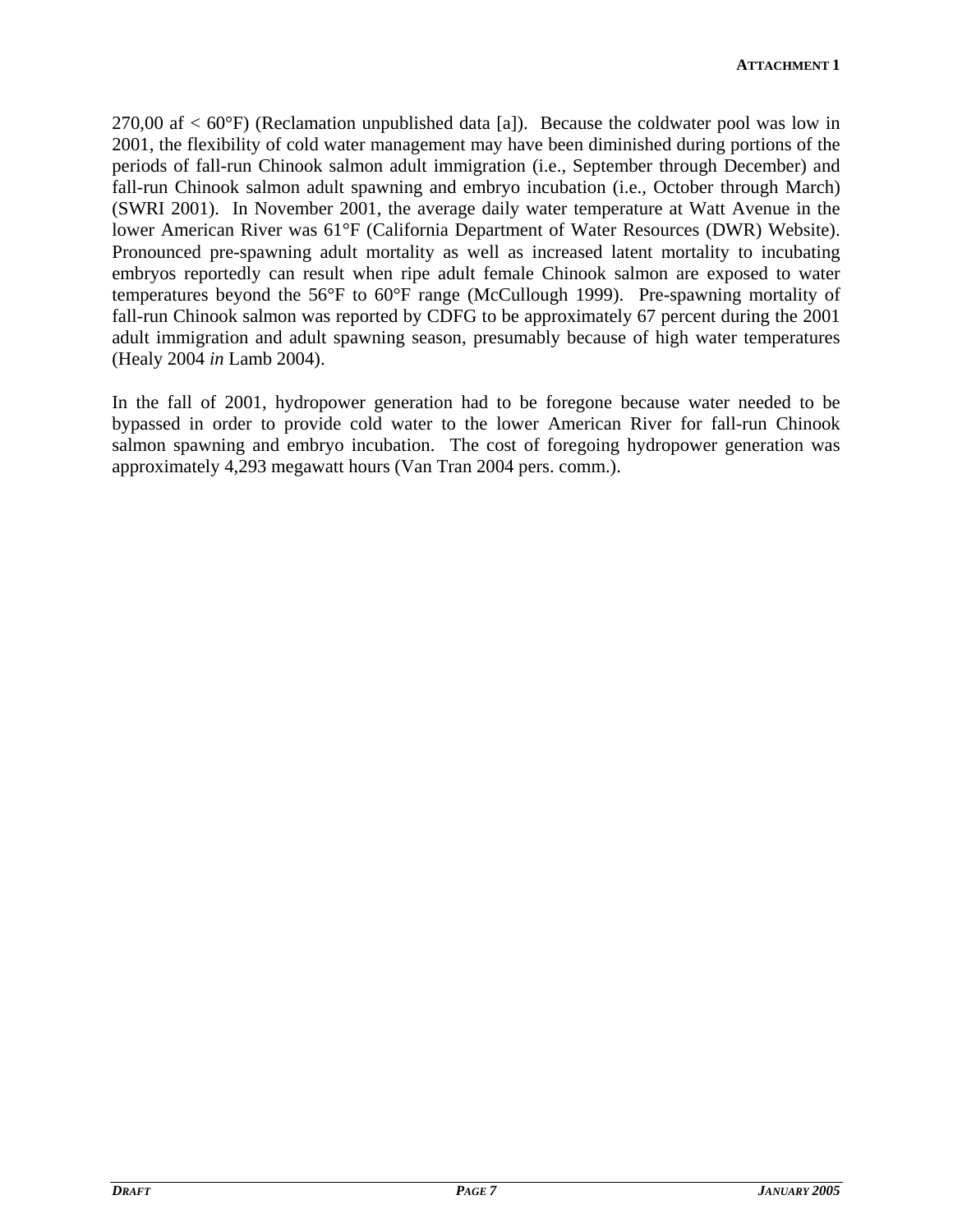

**Figure 2. Mean daily release rates from Nimbus Dam in 2002. The life stage timings for fall-run Chinook salmon (A) and steelhead (B) are displayed. Sequential red numbers indicate release events attributed to either Delta water quality objectives or Delta demands in Reclamation's Nimbus Dam release logs.**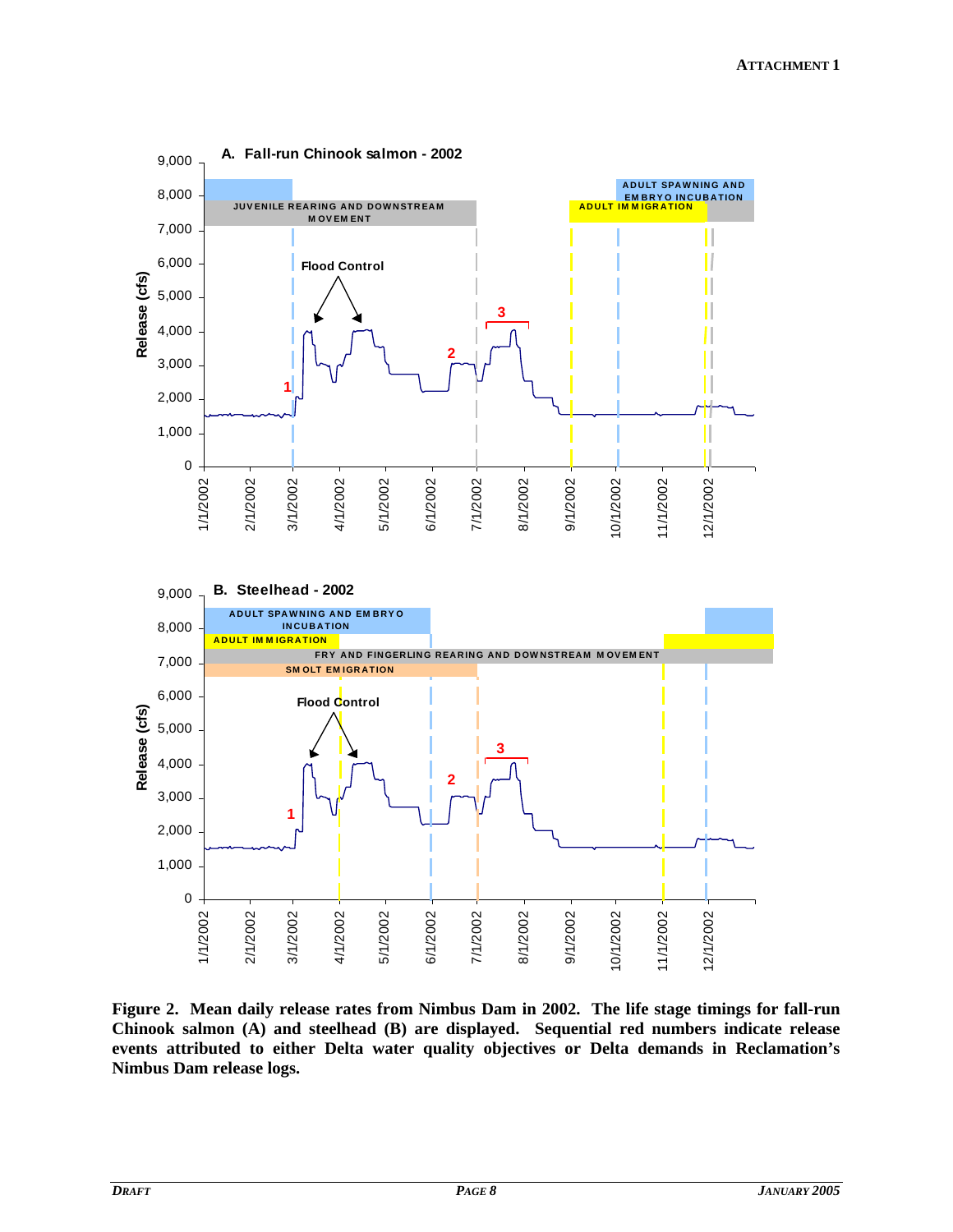#### **DESCRIPTION OF RELEASE EVENTS - 2002**

Details of each individual release event are described below, including whether effects to lower American River resources were documented.

- **1** On March 2, 2002, releases from Nimbus Dam were increased from approximately 1,500 to approximately 2,000 cfs in order to meet Delta demands. No effects to lower American River resources were documented by resource agency reports or AROG notes as a result of either the release rate increase or the subsequent release rate decrease.
- **2** On June 13, 2002, releases from Nimbus Dam were increased from approximately 2,200 cfs to approximately 3,000 cfs in order to meet Delta demands. No effects to lower American River resources were documented by resource agency reports or AROG notes as a result of either the release rate increase or the subsequent release rate decrease. However, refer to Additional Impact Considerations, below, for additional discussion.
- **3** Starting on July 5, 2002, releases from Nimbus Dam were increased from approximately 2,500 cfs up to approximately 4,000 cfs on July 23, 2002 in order to meet Delta demands. No effects to lower American River resources were documented by resource agency reports or AROG notes as a result of either the release rate increase or the subsequent release rate decrease. However, refer to Additional Impact Considerations, below, for additional discussion.

#### **ADDITIONAL IMPACT CONSIDERATIONS - 2002**

The release rate increases that occurred on June 13, 2002 and July 5, 2002 to meet Delta demands contributed to reduced carryover storage and potentially contributed to reduced flow release rate and Folsom Reservoir coldwater pool that otherwise could have been available for release during the fall-run Chinook salmon spawning and incubation period.

In the fall of 2002, hydropower generation had to be foregone because water needed to be bypassed in order to provide cold water to the lower American River for fall-run Chinook salmon spawning and embryo incubation. The cost of foregoing hydropower generation was approximately 6,520 megawatt hours, at a replacement cost of approximately \$173,291, which was paid to the Western Area Power Administration through the Environmental Water Account (EWA) (Van Tran pers. comm. 2004). Because the EWA has limited assets (largely based on available funding and asset prices), using EWA assets to reimburse foregone hydropower generation may translate in a lost opportunity to use these assets for other fishery protection or enhancement actions. Therefore, using Folsom Reservoir as a *"real-time, first response facility"*  to meet Delta water quality objectives and demands may ultimately result in commitments of EWA assets that otherwise could have been used for other direct fishery protection or enhancement actions in the Sacramento-San Joaquin Delta and/or in Central Valley Project (CVP) rivers, including the lower American River.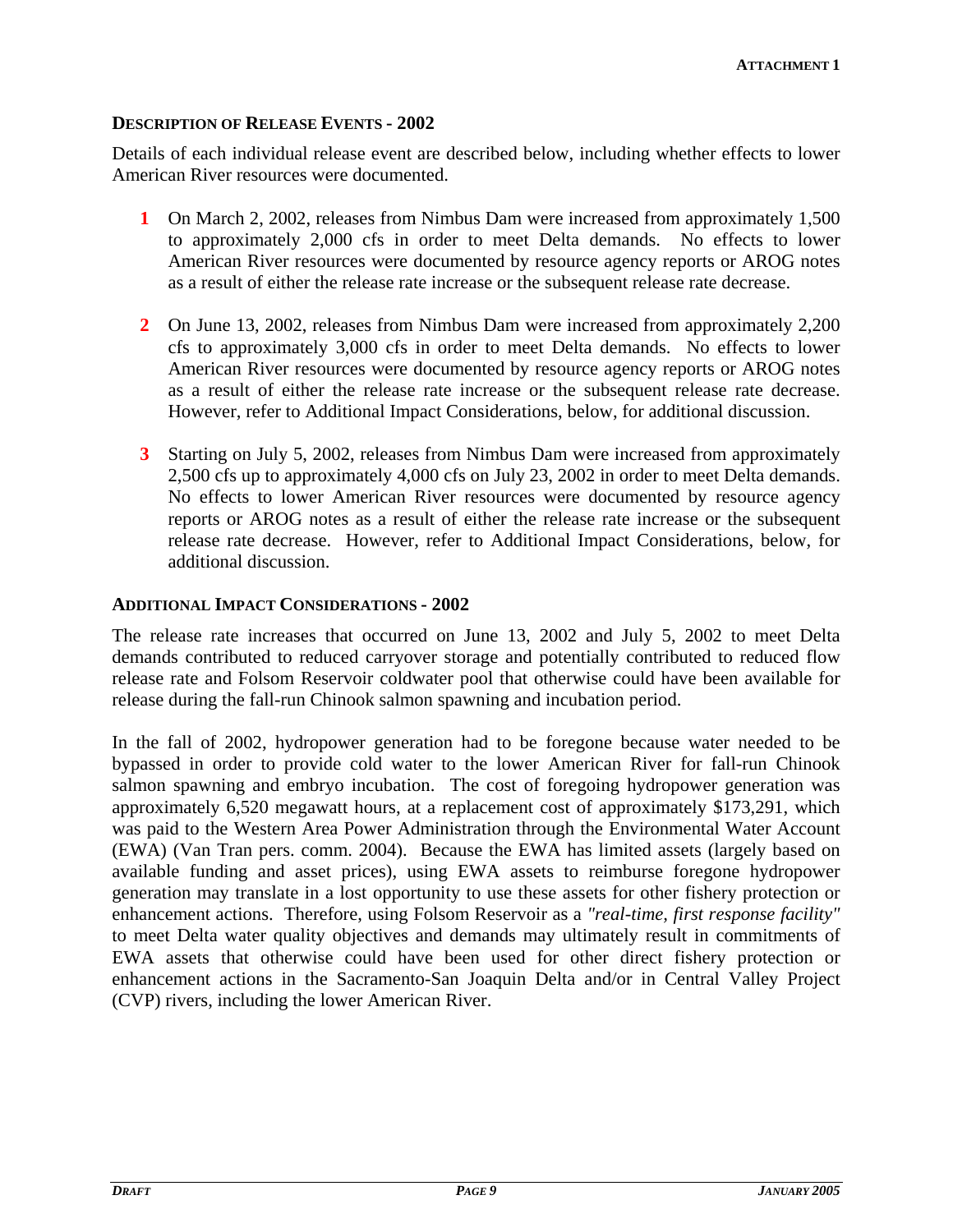

**Figure 3. Mean daily release rates from Nimbus Dam in 2003. The life stage timings for fall-run Chinook salmon (A) and steelhead (B) are displayed. Sequential red numbers indicate release events attributed to either Delta water quality objectives or Delta demands in Reclamation's Nimbus Dam release logs.**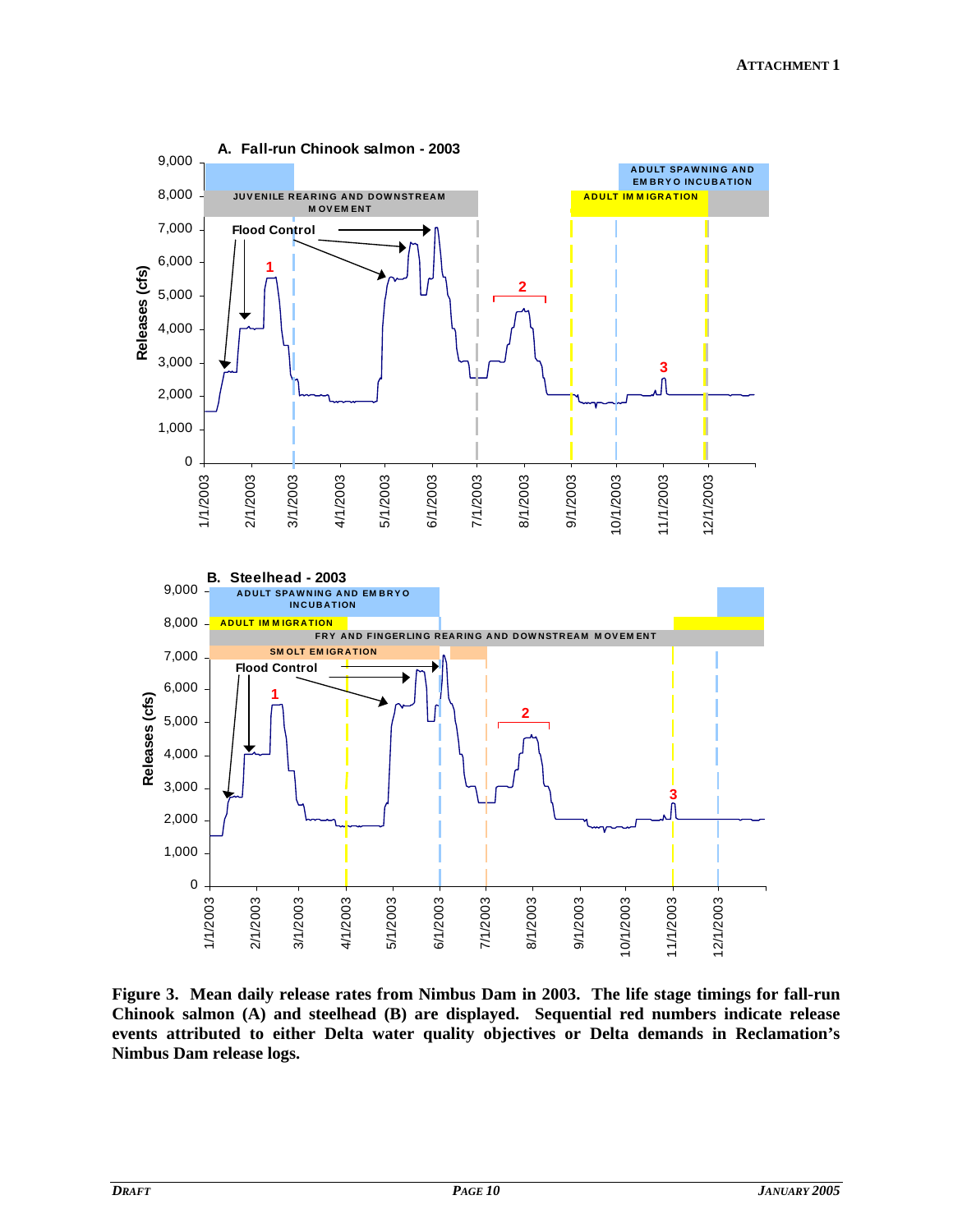### **DESCRIPTION OF RELEASE EVENTS - 2003**

Details of each individual release event are described below, including whether effects to lower American River resources were documented.

- **1** On February 10, 2003, releases from Nimbus Dam were increased from approximately 4,000 cfs to approximately 5,500 cfs in order to meet Delta water quality objectives. As the Nimbus Dam release rate decreased from approximately 5,500 cfs on February 18, 2003 to approximately 1,800 cfs on March 25, 2003, several impacts on anadromous salmonids in the lower American River were reported. On February 20, 2003, CDFG reported that steelhead were spawning in some side channels that became inundated when releases increased above 4,000 cfs, and that some salmon stranding occurred as releases were decreased from 5,000 cfs to 4,500 cfs (AROG unpublished data). On February 24, 2003, NOAA Fisheries reported that some steelhead fry were isolated near the Sunrise area, and that 60 percent of steelhead redds were constructed when flows were greater than 4,000 cfs (AROG unpublished data). On February 25, 2003, CDFG reported that some salmon fry were being stranded, and that approximately 10 steelhead redds at the lower Sunrise side channel were at risk if Nimbus Dam releases were reduced further (AROG unpublished data). Hannon et al. (2003) reported that five steelhead redds were dewatered and ten steelhead redds were isolated in a backwater pool at the lower Sunrise side channel when flows decreased below approximately 3,000 cfs on February 27, 2003. On March 4, 2003, CDFG reported that by the end of February, juvenile Chinook salmon had been stranded near the upper and lower Sunrise areas, and that three steelhead redds near the lower Sunrise area had been dewatered (AROG unpublished data). CDFG reported that up to 10,000 Chinook salmon fry had been stranded on the island near the lower Sunrise area (Healey 2004 pers. comm.). On March 17, 2003, NOAA Fisheries reported that as releases were reduced from 5,500 cfs, seven steelhead redds were dewatered and five additional steelhead redds were isolated from flowing water at the lower Sunrise side channel (AROG unpublished data). On April 10, 2003, CDFG reported that the lower Sunrise side channel had become isolated from flowing water (AROG unpublished data).
- **2** Starting on July 8, 2003, releases from Nimbus Dam were increased from approximately 2,500 cfs up to approximately 4,500 cfs on July 26, 2003 in order to meet Delta demands. No effects to lower American River resources were documented by resource agency reports or AROG notes as a result of either the release rate increase or the subsequent release rate decrease. However, refer to Additional Impact Considerations, below, for additional discussion.
- **3** On October 31, 2003, releases from Nimbus Dam were increased from approximately 2,000 cfs to approximately 2,500 cfs in order to meet Delta demands. No effects to lower American River resources were documented by resource agency reports or AROG notes as a result of either the release rate increase or the subsequent release rate decrease.

### **ADDITIONAL IMPACT CONSIDERATIONS – 2003**

The release rate increases that occurred starting on July 8, 2003 to meet Delta demands contributed to reduced carryover storage and potentially contributed to reduced flow release rate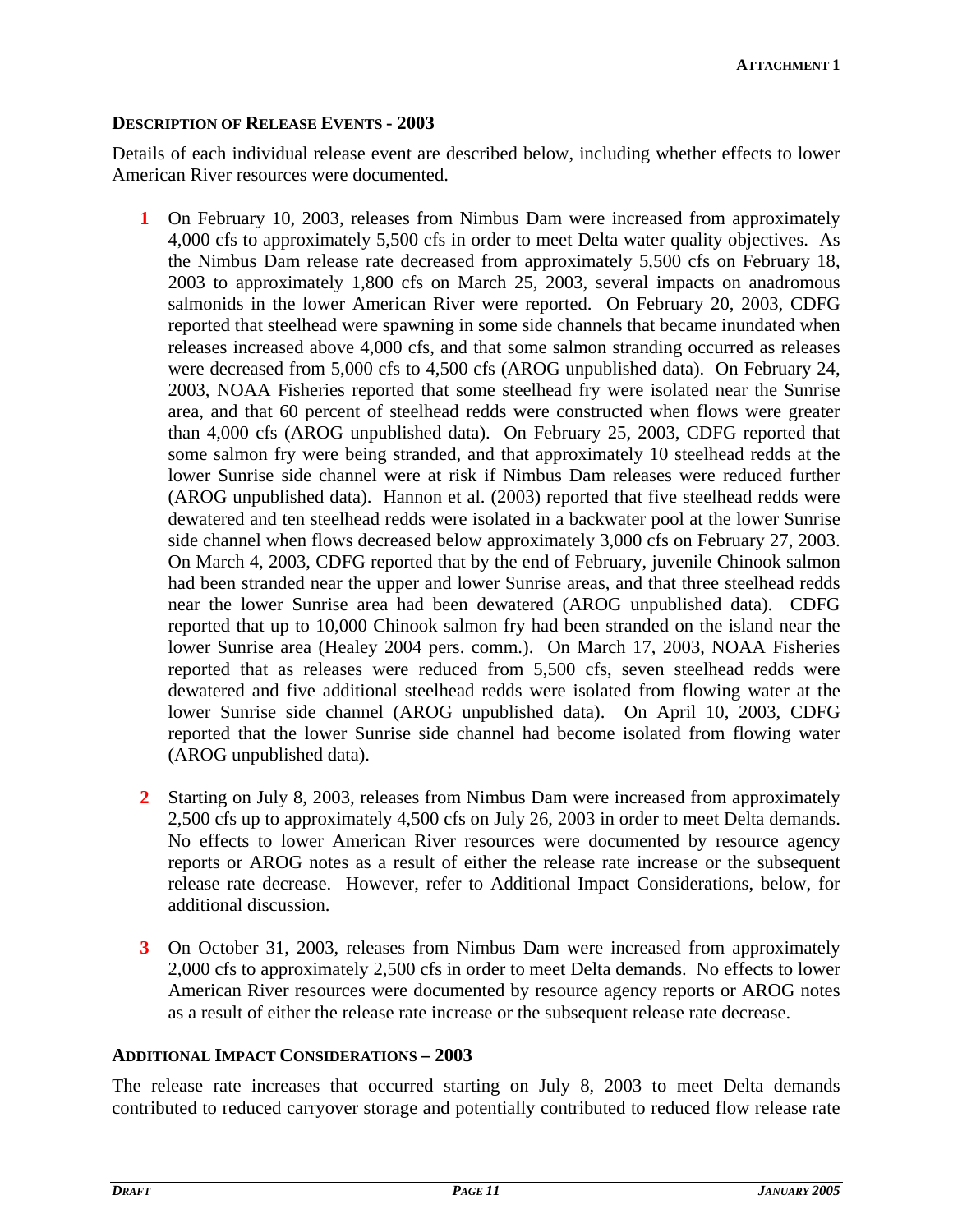and Folsom Reservoir coldwater pool that otherwise could have been available for release during the fall-run Chinook salmon spawning and incubation period.



**Figure 4. Mean daily release rates from Nimbus Dam in 2004. The life stage timings for fall-run Chinook salmon (A) and steelhead (B) are displayed. Sequential red numbers indicate release events attributed to either Delta water quality objectives or Delta demands in Reclamation's Nimbus Dam release logs.**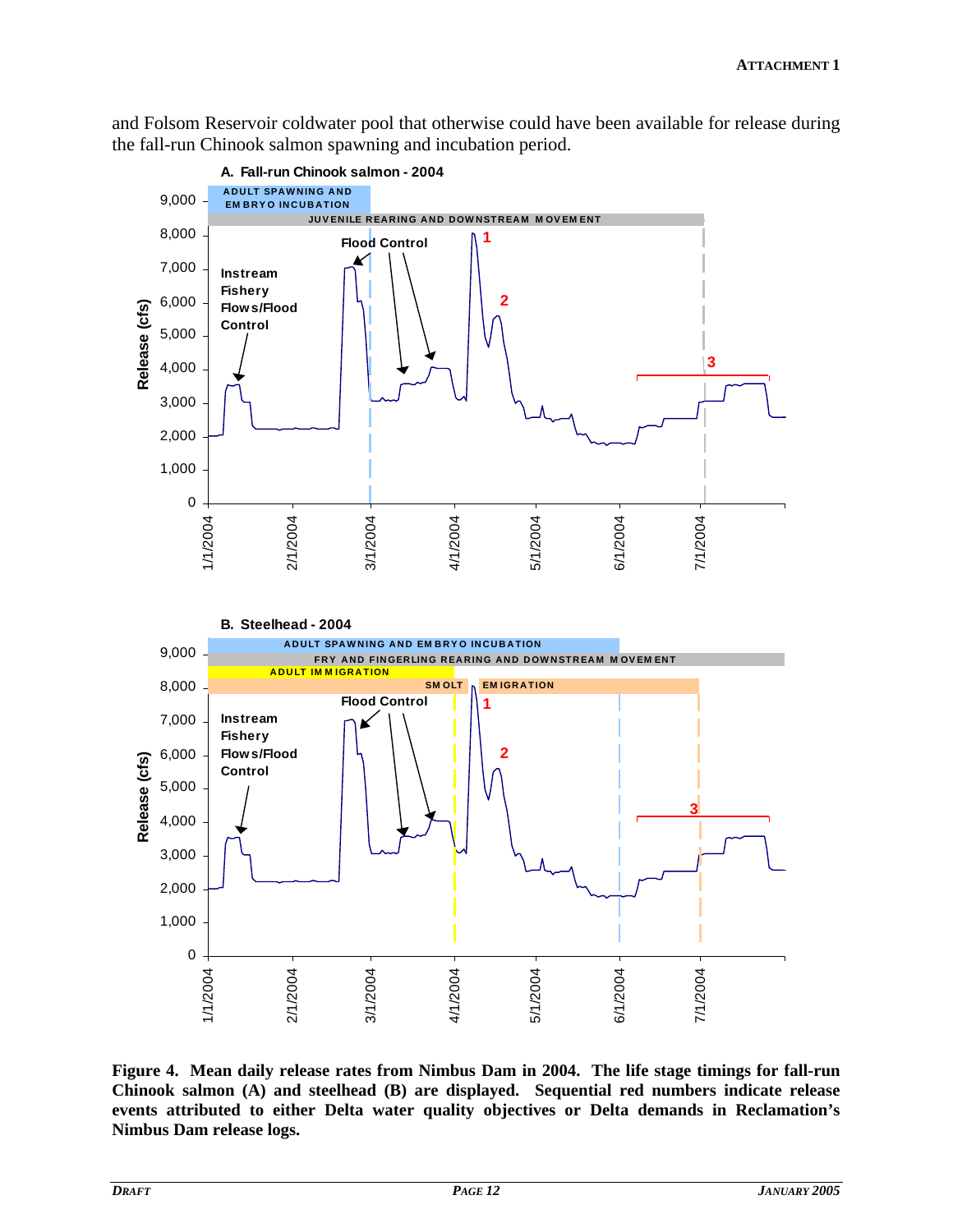#### **DESCRIPTION OF RELEASE EVENTS - 2004**

Details of each individual release event are described below, including whether effects to lower American River resources were documented.

- **1** On April 6, 2004, releases from Nimbus Dam were increased from approximately 3,000 cfs to approximately 8,000 cfs in order to meet Delta water quality objectives. No effects to lower American River salmonids were documented by resource agency reports or AROG notes as a result of either the release rate increase or the subsequent release rate decrease.
- **2** Starting on April 13, 2004, releases from Nimbus Dam were increased from approximately 4,200 cfs up to approximately 5,500 cfs on April 14, 2004 in order to meet Delta water quality objectives. By the end of April 2004, releases from Nimbus Dam were reduced to 2,500 cfs. On April 28, 2004, CDFG reported that seining surveys within the isolation areas along the lower Sunrise side channel indicated that more than 2,000 juvenile Chinook salmon/seine haul and 40 juvenile steelhead/seine haul had been isolated from the main channel (CDFG unpublished data). CDFG seining surveys also collected more than 300 juvenile Chinook salmon/seine haul from an isolated area near Sunrise Boulevard (not the lower Sunrise side channel) and from an area near Watt Avenue (CDFG unpublished data). CDFG also reported that many of the steelhead redds near the lower Sunrise area were isolated (AROG unpublished data). CDFG reported that by keeping release rates above 2,500 cfs from the end of April until May 15, 2004, most steelhead redds vulnerable to dewatering were protected through emergence; five steelhead redds were dewatered near the lower Sunrise area (AROG unpublished data).
- **3** Starting on June 7, 2004, releases from Nimbus Dam were increased from approximately 1,750 cfs up to approximately 3,500 cfs on July 10, 2004 in order to meet Delta demands. No effects to lower American River salmonids were documented by resource agency reports or AROG notes as a result of either the release rate increase or the subsequent release rate decrease. However, refer to Additional Impact Considerations, below, for additional discussion.

#### **ADDITIONAL IMPACT CONSIDERATIONS - 2004**

In 2004, approximately 172,000 af of water was released from Folsom Reservoir in order to meet Delta water quality objectives and demands, subsequently reducing reservoir storage (Reclamation unpublished data [b]; Reclamation Website). Storage reductions have the potential to reduce the coldwater pool. The estimated volume of cold water remaining in Folsom Reservoir in August 2004 (i.e., 90,000 af  $< 60^{\circ}$ F) was the lowest that it has been in August in recent years, including the volume remaining in August 2001 (i.e.,  $95,000$  af  $\langle 60^\circ F \rangle$ ) (Reclamation unpublished data [a]). Because the estimated volume of cold water remaining in Folsom Reservoir in August 2004 (i.e., 90,000 af  $< 60^{\circ}$ F) was lower than the volume remaining in August 2001 (i.e., 95,000 af  $\langle 60^\circ F \rangle$ , CDFG reportedly expected that the level of prespawning mortality of fall-run Chinook salmon in 2004 would be similar to the level that occurred in 2001 (i.e., 67% pre-spawning mortality) (Healy 2004 *in* Lamb 2004). However, a combination of milder air temperatures and precipitation during the fall caused Folsom Reservoir water temperatures to decrease, allowing relatively large volumes of cold water to become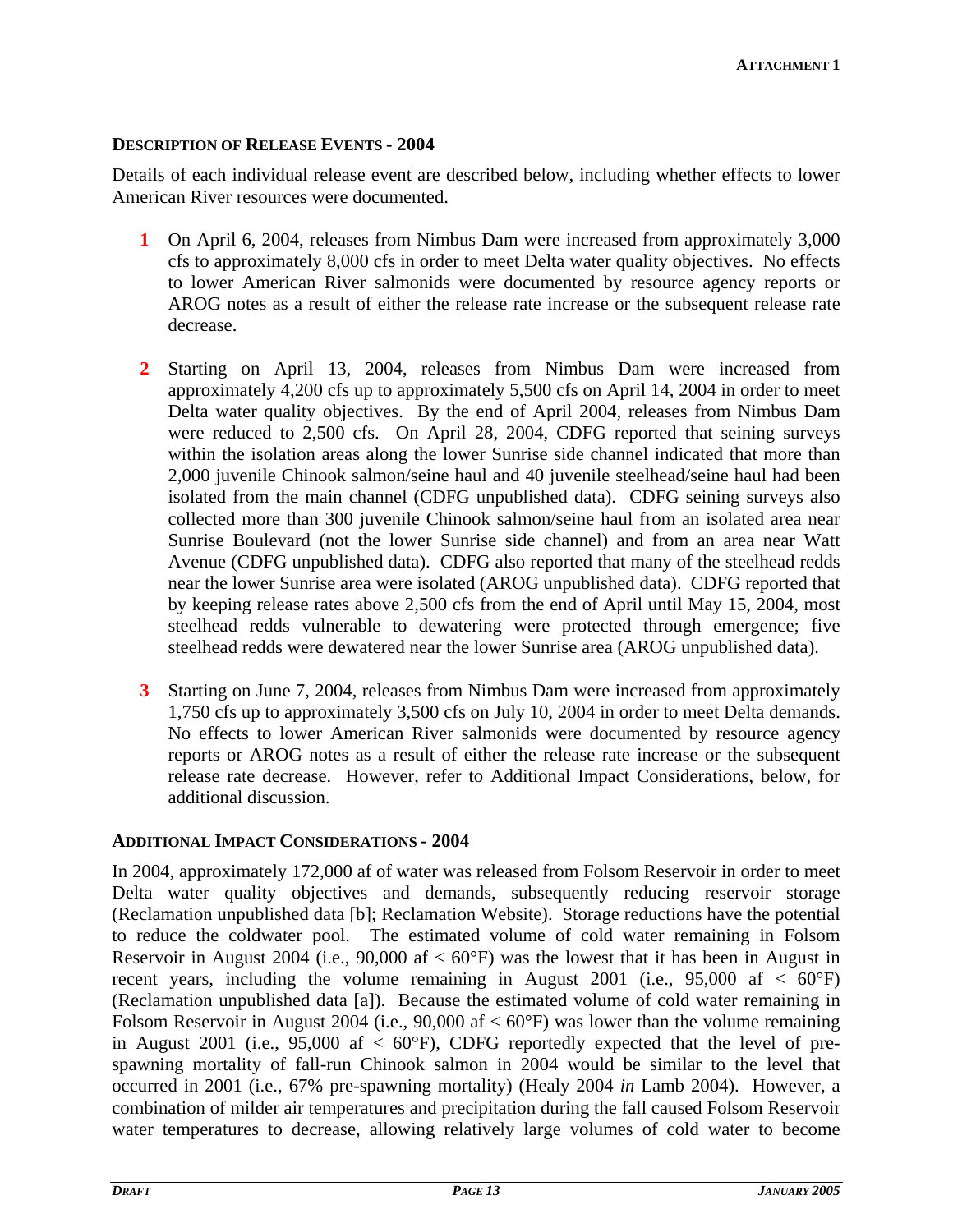available for fall-run Chinook salmon spawning in the lower American River. For example, the estimated volume of cold water available in Folsom Reservoir by mid-November (i.e., 340,000  $af < 60^{\circ}$ F) was ten times greater than the estimated volume that was available in mid-October (i.e., 30,000 af  $< 60^{\circ}$ F) (Reclamation unpublished data [a]). As a result, by early November, the anticipated high level of pre-spawning mortality of fall-run Chinook salmon, reportedly was no longer a concern for CDFG (Titus 2004 *in* Leavenworth 2004).

According to Hannon and Deason (2004), steelhead spawning habitat is available at the lower Sunrise side channel at flows greater than approximately 4,000 cfs. Prior to February  $19<sup>th</sup>$ , during the 2004 steelhead spawning season, flows in the lower American River reached a maximum of approximately 3,500 cfs and, thus, steelhead spawning habitat was not available at the lower Sunrise side channel. Hannon and Deason (2004) reported that 11 steelhead redds were constructed at the lower Sunrise side channel between February 19, 2004 and February 28, 2004, when a flood control release from Nimbus Dam increased flows in the lower American River from approximately 2,200 cfs on February 18, 2004 up to a maximum of approximately 7,000 cfs on February 20, 2004 (Reclamation unpublished data [b]). Flow levels remained above 4,000 cfs from February 19, 2004 through February 28, 2004 (Reclamation Website). From February 24, 2004 through March 1, 2004, daily flow decreases were made and consequently five steelhead redds were observed to be dewatered at the lower Sunrise side channel (Hannon and Deason 2004). Thus, inundating the lower Sunrise side channel for 11 days (i.e., February  $19<sup>th</sup>$  through February  $28<sup>th</sup>$ ) during the steelhead spawning period and, then, decreasing flows such that the side channel becomes isolated from free flowing surface water, has been shown to result in steelhead redd dewatering (Hannon and Deason 2004) and also may result in redd isolation.

# **4.0 DELTA WATER QUALITY COMPLIANCE RECOMMENDATIONS**

In order to minimize impacts on lower American River salmonids associated with Folsom Reservoir operations to meet Delta water quality objectives and demands, two general procedural recommendations (i.e., Adaptive Management Recommendation and Integrated CVP/SWP Operational Approach Recommendation) for Delta water quality compliance have been developed and are described below. Also, these recommendations should be considered to more readily achieve the lower American River flow fluctuation interim objectives that are described in the next section.

### **ADAPTIVE MANAGEMENT RECOMMENDATION**

The first recommendation specifically addresses the February through June Delta outflow requirement as stated by the State Water Resources Control Board (SWRCB) in *Water Right Decision 1641* (D-1641). This requirement is met if: (1) the minimum daily Delta outflow, calculated as a three-day running average, is 7,100 cfs; (2) the daily average electrical conductivity (EC) at the confluence of the Sacramento and the San Joaquin rivers is less than or equal to 2.64 mmhos/cm; or (3) the 14-day running average EC at the confluence of the Sacramento and the San Joaquin rivers is less than or equal to 2.64 mmhos/cm. In an effort to better protect lower American River salmonids that may be adversely affected by changes in water management intended to achieve compliance with the Delta outflow requirement, modifications to the current implementation of this requirement should be considered.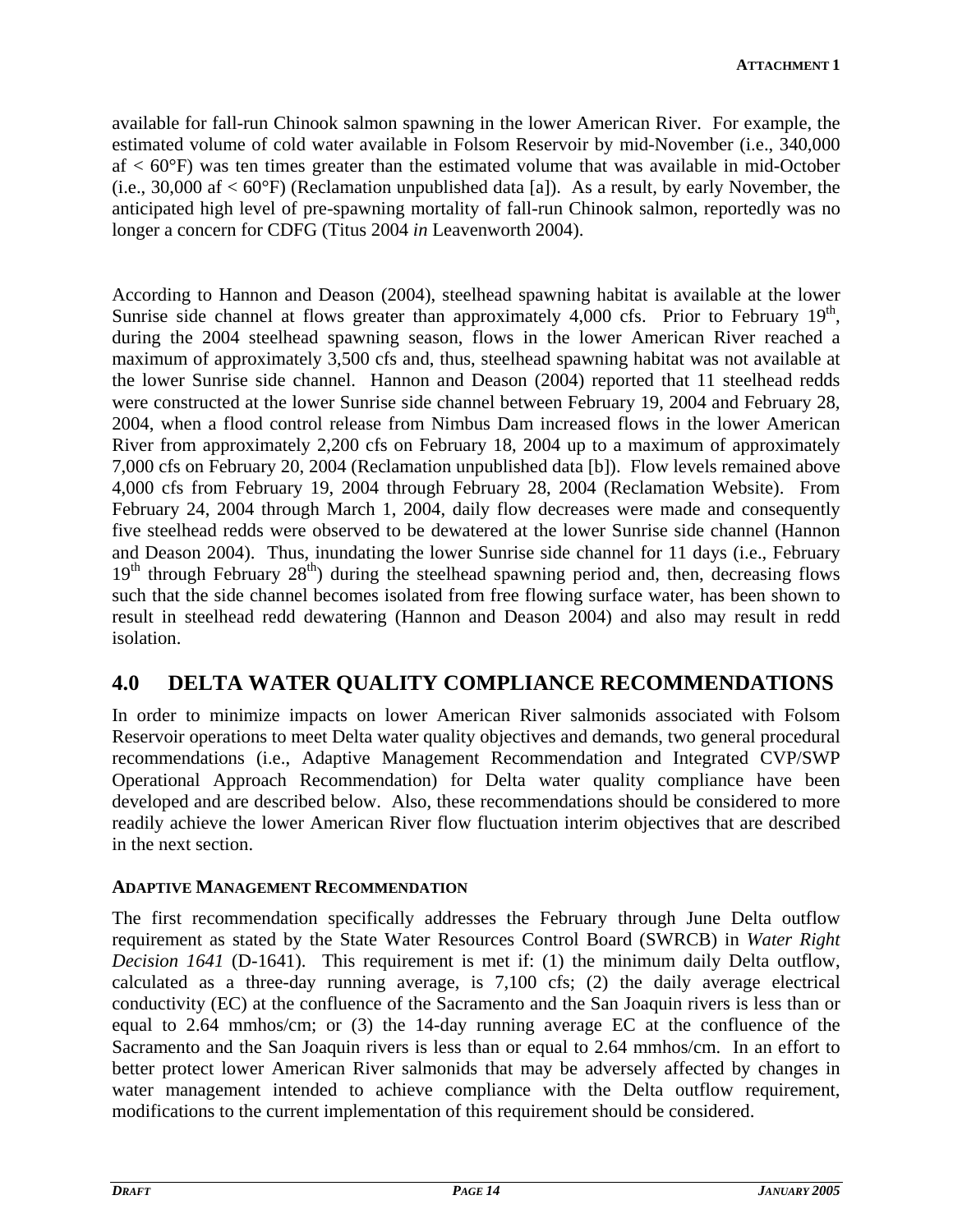One potential modification is to implement an adaptive water management approach that, through increased interagency coordination, considers the habitat requirements of upstream salmonids and achieves required hydrologic conditions in the Delta. For example, if upstream reservoir releases are anticipated to be increased solely to meet the D-1641 February through June outflow requirement, then the following three-step procedure should be implemented. This three-step procedure was based upon, and modified from, information provided by Contra Costa Water District (Denton 2004 pers. comm.) and the SWRCB (SWRCB 2004).

- **1.** If increased releases from Nimbus Dam are anticipated, then the management agencies (i.e., NOAA Fisheries, USFWS, and CDFG) should determine whether:
	- lower American River salmonids will be at risk in consideration of hydrologic, operational, and biologic conditions (**Appendix A**); and
	- EWA or CVP Improvement Act (CVPIA) Section 3406 (b)(2) water assets can be used to avoid anticipated impacts to lower American River salmonids by:
		- using previously acquired EWA water upstream of the Delta;
		- using EWA assets to purchase additional water upstream of the Delta to compensate for foregone water used for export reductions;
		- making available EWA water assets south of the Delta to Project water contractors; or
		- using CVPIA 3406 (b)(2) assets dedicated to the Delta (e.g., export reductions).
- **2.** CVP/SWP operators should then determine if alternative compliance strategies are feasible, such as the alternatives described below. These alternatives should be considered separately or in combination, as appropriate.
	- The use of EWA or (b)(2) water assets to mitigate for water foregone by CVP/SWP contractors as a result of the increased uncertainty in forecasting compliance requirements related to the longer travel times from Shasta (5 days) and Oroville (3 days) reservoirs relative to Folsom Reservoir (1 day).
	- The reduction of Delta exports after a runoff event, as soon as necessary, to continue meeting outflow compliance during the descending limb of the hydrograph to achieve the required number of compliance days within a given month. This approach takes advantage of relatively higher flows into the Delta immediately following the peak of a runoff event, and thereby minimizes the potential need for greater total volumes of water released from upstream reservoirs later in the month to achieve outflow compliance if the hydrograph continued to decline throughout the month.

However, a risk associated with early reduction of Delta exports is that total monthly CVP exports may be limited by the physical capacity of the Tracy facilities, thereby potentially reducing total monthly exports and annual CVP deliveries.

• As an alternative to reducing Delta exports, increase Delta inflow from Folsom Reservoir releases after a runoff event, during the descending limb of the hydrograph, to achieve the required number of compliance days within a given month. This approach also minimizes the potential need for greater total volumes of water released from upstream reservoirs later in the month to achieve outflow compliance if the hydrograph continued to decline throughout the month. Another potential advantage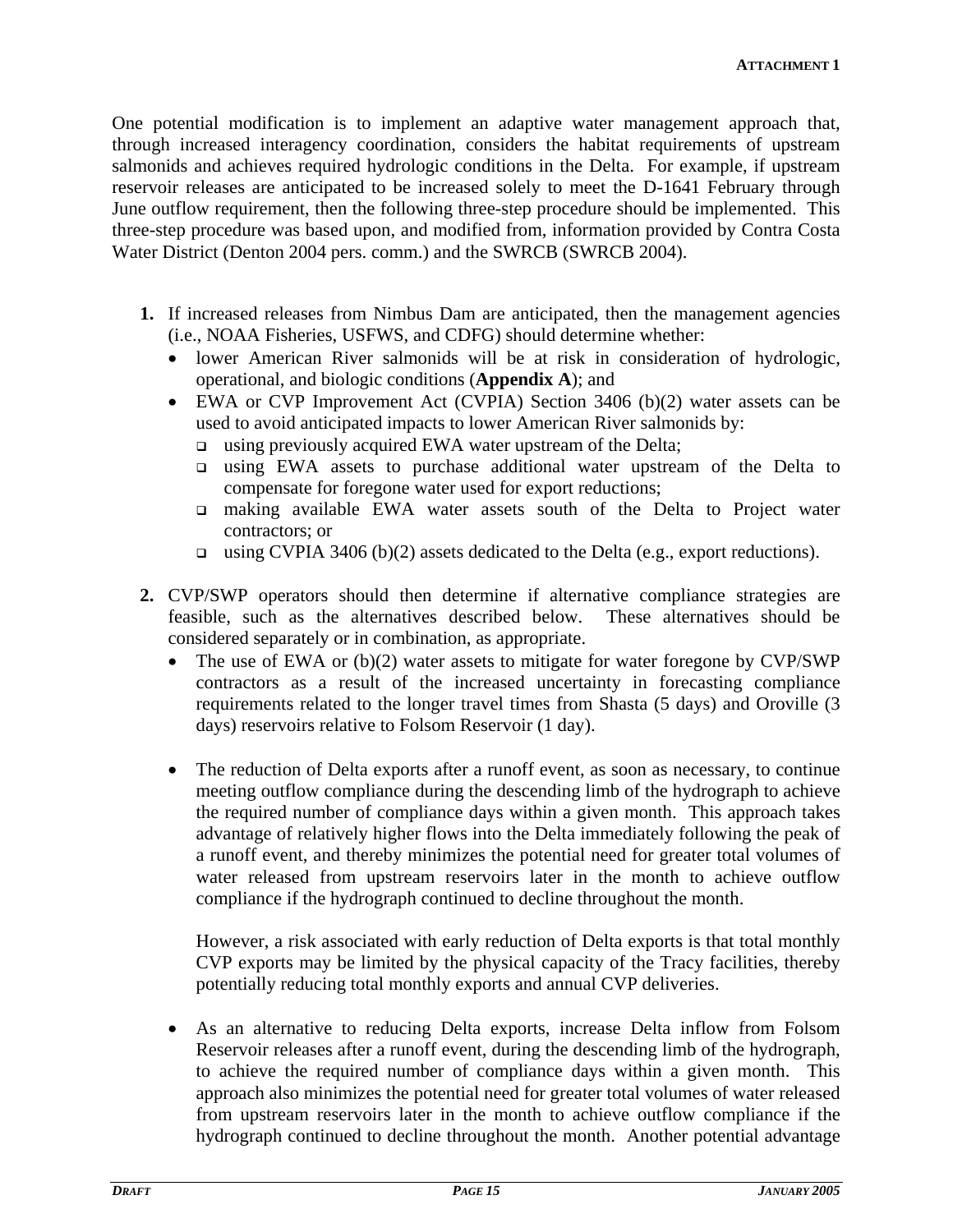of this approach is provision of more stable flows throughout a given month during the February through June period.

A risk associated with this approach is that Folsom Reservoir storage could be reduced unnecessarily if: (1) a natural runoff event in the American River Basin occurred later in the month, which would have provided Delta inflow from Folsom Reservoir sufficient for compliance without the need of additional inflow; and/or (2) runoff occurred in the Sacramento River or San Joaquin River basins sufficient to provide for the needed additional outflow.

**3.** If alternative compliance strategies are deemed infeasible and actions anticipated to adversely affect lower American River salmonids cannot be avoided, then the Data Assessment Team (DAT) and Operations and Fish Forum (OFF) should convene to develop operational recommendations. Disputes within the joint DAT and OFF group would be resolved by the Water Operations Management Team (WOMT). Joint DAT and OFF operational recommendations would be considered by WOMT as alternatives to historically employed operations (i.e., increased releases from Nimbus Dam) to achieve compliance with the D-1641 February through June Delta outflow requirement. These alternatives could consist of modifying Delta outflow compliance by changing the magnitude of total Delta outflow and/or the number of compliance days required. Temporary modifications of Delta outflow compliance requirements would be contingent upon the following approval process (SWRCB 2004). If alternative Delta outflow compliance strategies are proposed by WOMT, then those alternative compliance strategies would be effective immediately and would be presented to the Executive Director of the SWRCB. If the Executive Director does not object to the alternative compliance strategies within 10 days, these strategies would remain in effect for the remainder of the given month. Presently, neither the WOMT or the executive director possess the authority to implement alternative compliance strategies to meet delta water quality objectives and demands. These recommendations, therefore, promote that this authority is formally introduced through an amendment to D-1641.

### **INTEGRATED CVP/SWP OPERATIONAL APPROACH RECOMMENDATION**

The second recommendation addresses the need for an integrated CVP/SWP operational approach to meet Delta water quality objectives and demands, in order to reduce Folsom Reservoir's role as a *"real-time, first response facility,"* and thereby minimize impacts on anadromous salmonids in the lower American River. Utilizing Folsom Reservoir as a *"real-time, first response facility*" to meet Delta water quality objectives and demands may result in: (1) reduced storage and instream flows, particularly during the Chinook salmon adult immigration and spawning period; (2) reduced interannual carryover storage; and (3) a depleted coldwater pool, which may limit the ability to manage water temperatures in the lower American River for juvenile steelhead over summer rearing, and fall-run Chinook salmon spawning.

• Considering the modifications described in the Adaptive Management Recommendations, an integrated approach to meeting Delta water quality objectives and demands that relies more equitably upon releases from Shasta, Oroville, and Folsom reservoirs should be developed and implemented.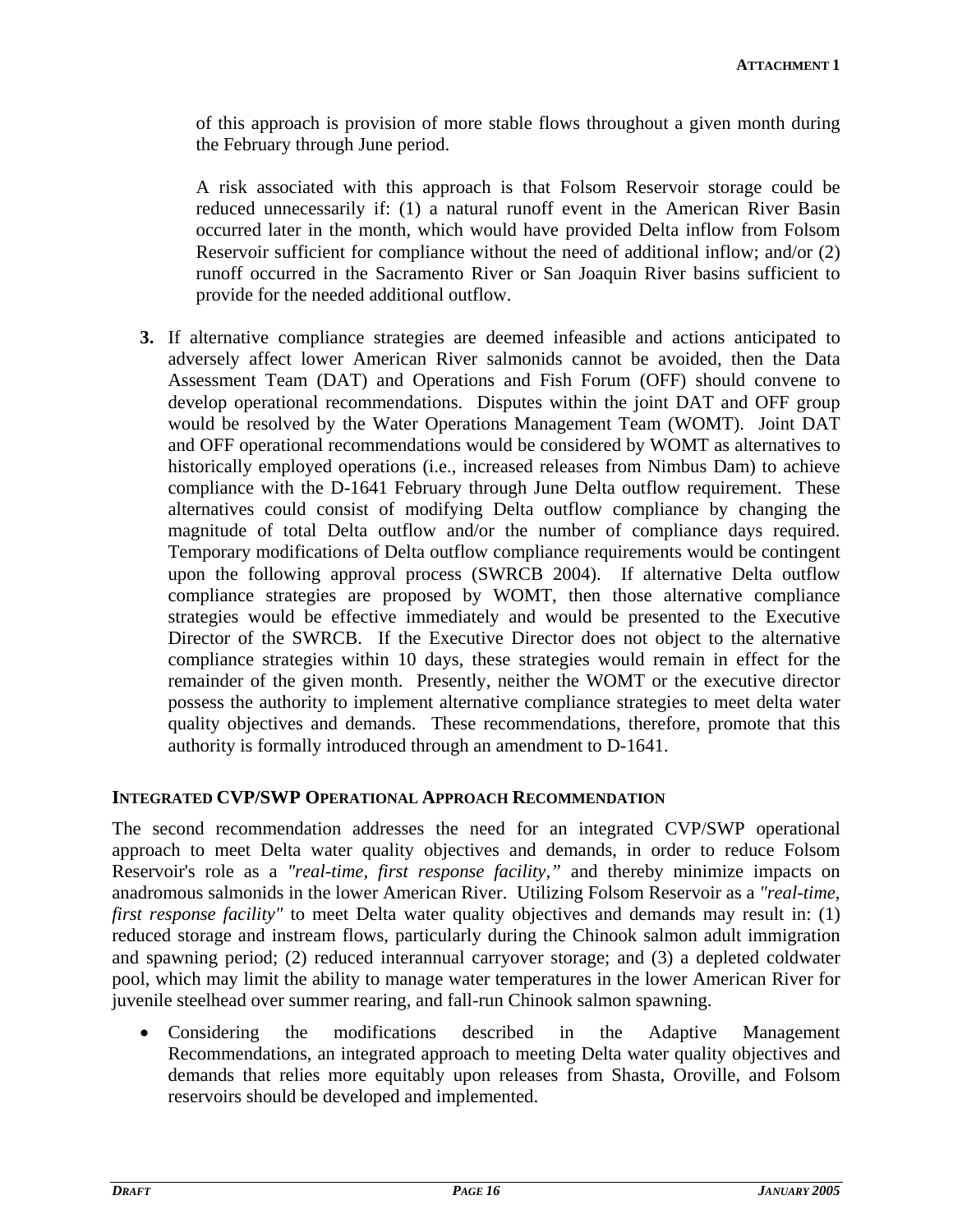It is recognized that difficulties are associated with implementing a program that utilizes releases from Shasta, Oroville, and Folsom reservoirs in order to meet Delta water quality objectives and demands. Because there is a reservoir-specific lag time for releases to reach the Delta (i.e., approximately 5 days from Shasta Reservoir, 3 days from Oroville Reservoir, and 1 day from Folsom Reservoir), the effectiveness of an integrated approach is limited by the ability of operators to accurately anticipate Delta water quality objectives and demands. Variable meteorological and tidal conditions influence the ability to predict the magnitude and timing of releases required to meet water quality objectives. Nevertheless, the feasibility of developing and implementing a system-wide program that results in the most efficient utilization of Folsom Reservoir should be evaluated.

# **5.0 LOWER AMERICAN RIVER FLOW FLUCTUATION INTERIM OBJECTIVES**

Described below are specific lower American River flow fluctuation interim objectives that, to the extent possible, should not be compromised because of Delta-related changes in Nimbus Dam releases.

As previously described, meeting Delta water quality objectives and demands has resulted in flow fluctuations and potential impacts on anadromous salmonids in the lower American River. In an effort to minimize potential flow fluctuation impacts associated with meeting Delta water quality objectives and demands, interim flow fluctuation objectives were developed for the lower American River. To develop these interim objectives, several documents were reviewed including *Evaluation of Effects of Flow Fluctuations on the Anadromous Fish Populations in the Lower American River* (CDFG 2001) and *Biological Opinion on the Effects of the Proposed Long-Term Operations, Criteria and Plan for the Central Valley Project in Coordination with Operations of the State Water Project* (NOAA Fisheries 2004a). Upon considering: (1) the separate ramping recommendations stated in CDFG (2001) and NOAA Fisheries (2004a), which are intended to minimize salmonid fry stranding; and (2) the flow threshold recommendation stated in CDFG (2001), which is intended to minimize salmonid juvenile isolation, the interim objectives described below are recommended. The bases for these interim objectives are presented in **Appendix B**. To the extent possible, Delta water quality objectives and demands should not affect release operations from Nimbus Dam in a manner that would compromise these lower American River flow fluctuation interim objectives.

- **1.** At flow levels  $\leq 5,000$  cfs, flow reductions should not exceed more than 500 cfs/day, and not more than 100 cfs/hour. Consistent with NOAA Fisheries (2004a), each year from January 1 through April 31, Reclamation should coordinate with NOAA Fisheries, CDFG, and USFWS to implement and fund monitoring in order to estimate the incidental take of salmonids associated with reductions in Nimbus Dam releases; and
- **2.** Minimize occurrences of flow increases to 4,000 cfs or more, year-round, to minimize losses of juvenile Chinook salmon and steelhead due to isolation.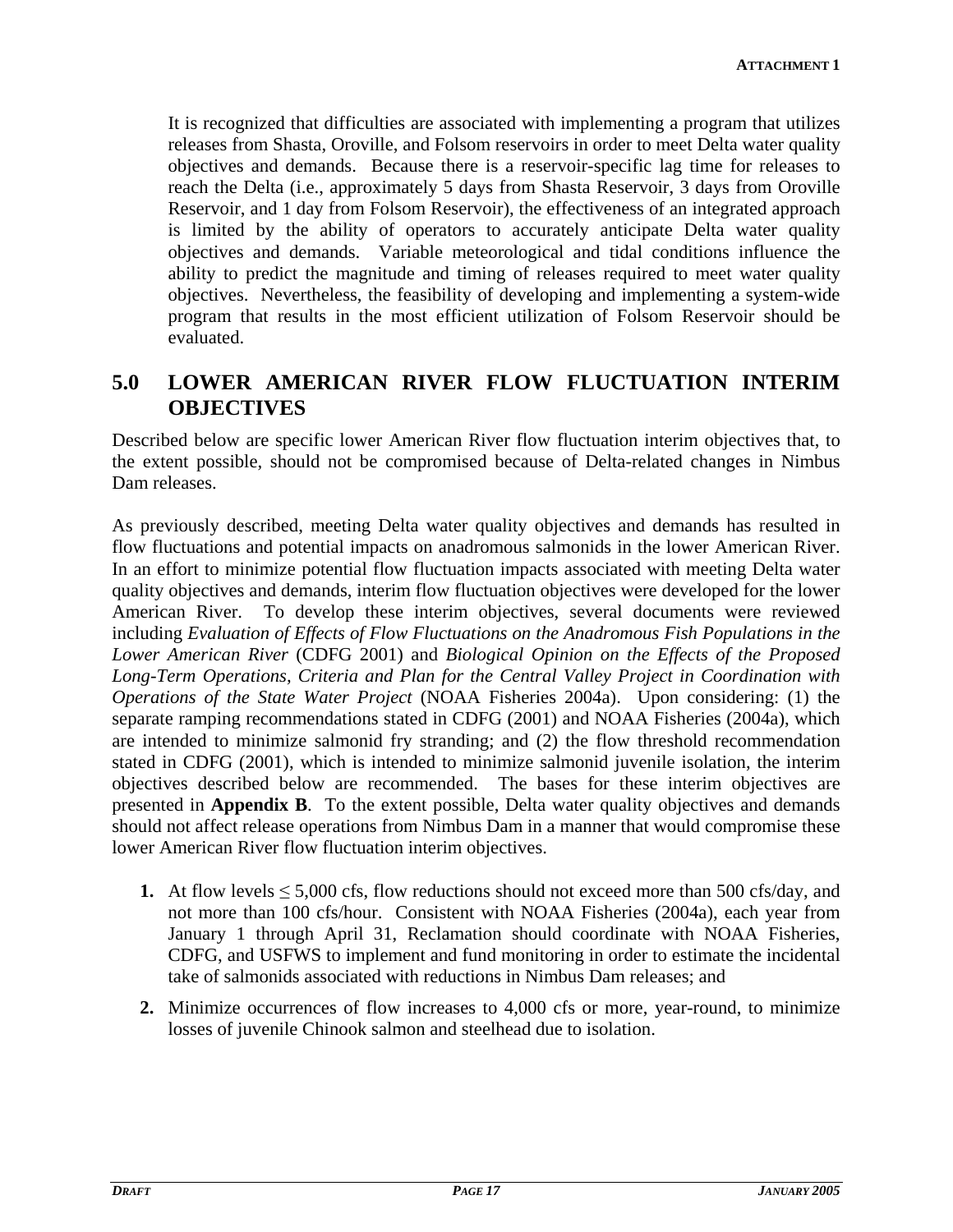### **6.0 REFERENCES**

- American River Operations Group (AROG). No date. Summary of Documented Effects to Lower American River Salmonids Resulting from Nimbus Dam Release Changes Associated with Meeting Various Delta Demands.
- Becker, C. D. and D. A. Neitzel. 1985. Assessment of Intergravel Conditions Influencing Egg and Alevin Survival During Salmonid Redd Dewatering. Environmental Biology of Fishes 12:33-46.
- Bradford, M.J. 1997. An Experimental Study of Stranding of Juvenile Salmonids on Gravel Bars and in Sidechannels During Rapid Flow Decreases. Regulated Rivers: Research & Management 13:395-401.
- Bradford, M.J., G.C. Taylor, J.A. Allan, and P.S. Higgins. 1995. An Experimental Study of the Stranding of Juvenile Coho Salmon and Rainbow Trout During Rapid Flow Decreases Under Winter Conditions. North American Journal of Fisheries Management 15:473- 479.
- CDFG. No date. Juvenile Chinook Salmon and Steelhead Monitoring Update, Lower American River, AROG Meeting, April 28, 2004. Data presented by Rob Titus.
- CDFG. 2001. Evaluation of Effects of Flow Fluctuations on the Anadromous Fish Populations in the Lower American River. Stream Evaluation Program Technical Report No. 01-2. Prepared for U.S. Bureau of Reclamation. November 2001.
- Cannon, T.C. and T. Kennedy. 2003. Snorkel Survey of the Lower American River 2003 Draft Report. Prepared by Fishery Foundation of California. September 2003.
- DWR. 2003. Distribution and Habitat Use of Steelhead and Other Fishes in the Lower Feather River, 1999-2001. Interim Report SP-F10 Task 3a.
- Hannon, J., M. Healey, and B. Deason. 2003. American River Steelhead Spawning 2001 2003. December 2003.
- Higgins, P.S. and M.J. Bradford. 1996. Evaluation of a Large-scale Fish Salvage to Reduce the Impacts of Controlled Flow Reduction in a Regulated River. North American Journal of Fisheries Management 16:666-673.
- Hunter, M.A. 1992. Hydropower Flow Fluctuations and Salmonids: A Review of the Biological Effects, Mechanical Causes, and Options for Mitigation. Washington Department of Fisheries. Technical Report No. 119. 46 pp.
- Jackson, T.A. 1992. Microhabitat Utilization by juvenile Chinook Salmon (*Oncorhynchus tshawytscha*) in Relation to Stream Discharges in the Lower American River of California. Master's thesis, Oregon State University. July 28, 1992.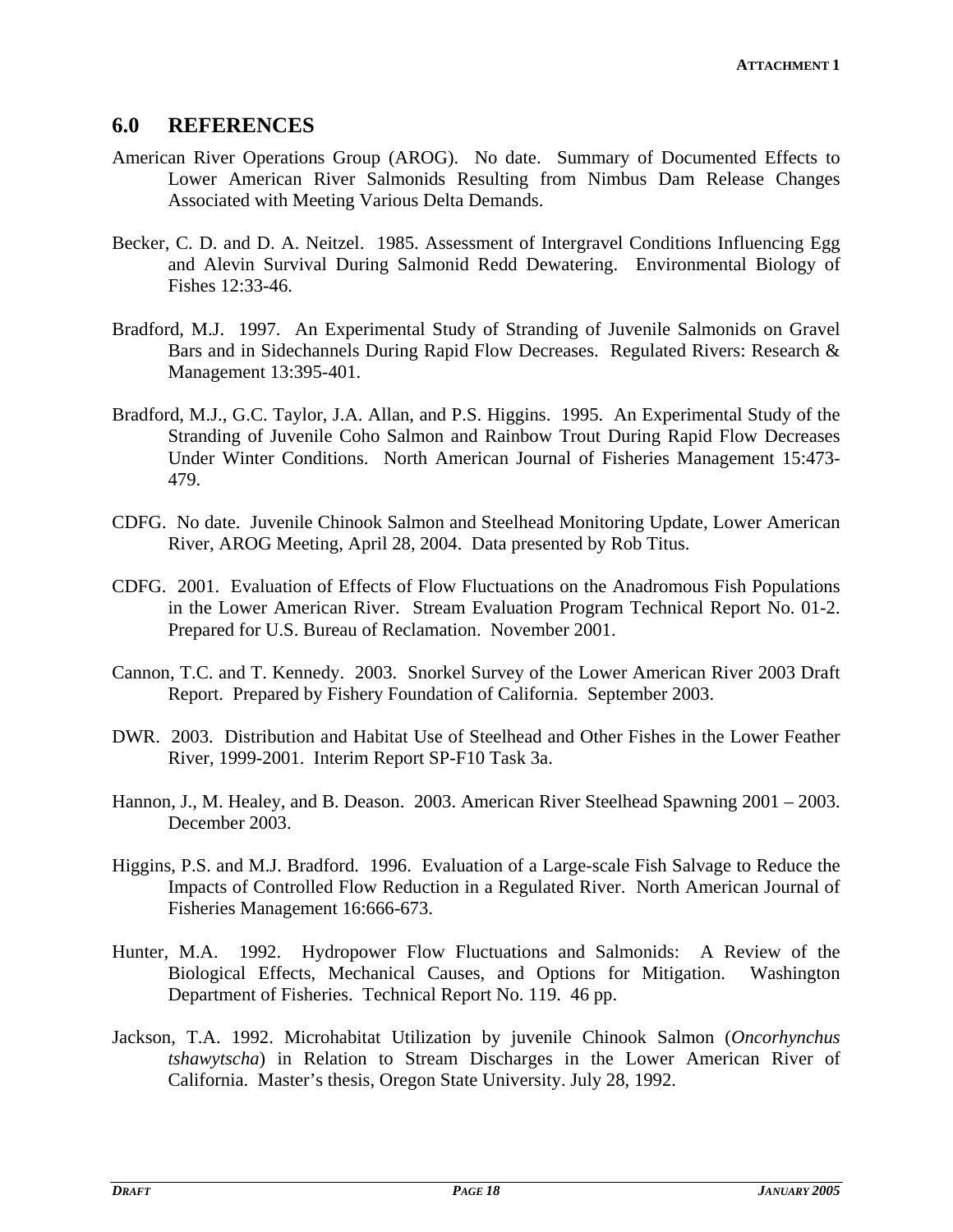- Jones & Stokes. 1998. An Evaluation of Stranding and Entrapment on the Lower Yuba River During a Controlled, Short-term Flow Reduction. Sacramento, CA. Prepared for Yuba County Water Agency, Marysville, CA.
- Lamb, C. 2004. Water Forum, Feds Vie Over River Flow. Sacramento Business Journal. September 3, 2004.
- Leavenworth, S. 2004. Area storms will aid salmon spawn fears of huge fish kills ease as Folsom Lake water rises and cools in time for annual fall run. Sacramento Bee. November 7, 2004.
- McCullough, D. A. 1999. A Review and Synthesis of Effects of Alterations to the Water Temperature Regime on Freshwater Life Stages of Salmonids, With Special Reference to Chinook Salmon. Report No. EPA 910-R-99-010. Seattle, WA: EPA, Region 10.
- NOAA Fisheries. 1997. Proposed Recovery Plan for the Sacramento River Winter-Run Chinook Salmon. Long Beach, CA: National Marine Fisheries Service, Southwest Region.
- NOAA Fisheries. 2000. Draft Biological Opinion for the proposed operation of the CVP and SWP during the period between December 1999 and March 2000 re: Federally threatened Central Valley steelhead and threatened Central Valley spring-run Chinook salmon. January 12, 2000.
- NOAA Fisheries. 2001. Biological Opinion on Interim Operations of the Central Valley Projects and State Water Project Between January 1, 2001, and March 31, 2002. Report No. SWR-01-SA-5667:BFO. Long Beach: National Marine Fisheries Service, Southwest Region.
- NOAA Fisheries. 2002. Biological Opinion on Interim Operations of the Central Valley Project and State Water Project Between April 1, 2002 and March 31, 2004. Long Beach: National Marine Fisheries Service, Southwest Region.
- NOAA Fisheries 2004a. Biological Opinion on the Effects of the Proposed Long-Term Operations, Criteria and Plan for the Central Valley Project in Coordination with Operations of the State Water Project. Long Beach: National Marine Fisheries Service, Southwest Region.
- NOAA Fisheries 2004b. Supplemental Biological Opinion to the Biological Opinion on Interim Operations of the Central Valley Project and State Water Project Between April 1, 2002 and March 31, 2004. Long Beach: National Marine Fisheries Service, Southwest Region.
- Reclamation. 2002. Lower American River Flow Fluctuation Study Report. Function Analysis Workshop August 12-16, 2002. November 2002.
- Reclamation. No date [a]. Folsom Reservoir Storage and Cold Water Volume 4-year Comparison (August 9, 2004). Data obtained from R. Yaworsky.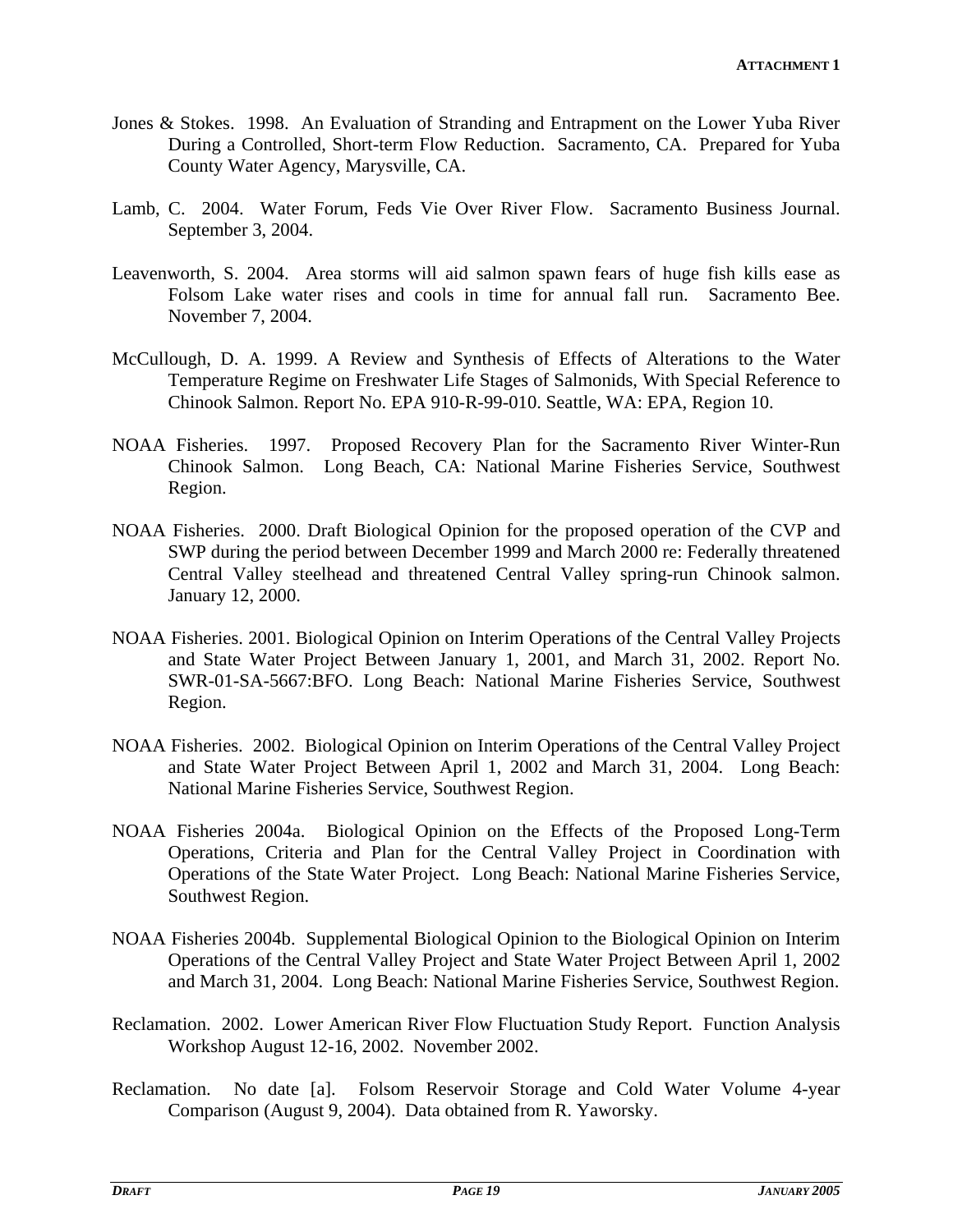Reclamation. No date [b]. Folsom Reservoir Operations- Nimbus Release Log.

- Reiser, D. W. and R. R. Whitney. 1983. Effects of Complete Redd Dewatering on Salmonid Egg-Hatching Success and Development of Juveniles. Transactions of the American Fisheries Society 112:532-540.
- Surface Water Resources, Inc. (SWRI) 2001. Aquatic Resources of the Lower American River: Baseline Report. Draft. Prepared for Lower American River Fisheries and Instream Habitat (FISH) Working Group. February 2001.
- State Water Resources Control Board. 2004. Periodic Review of the 1995 Water Quality Control Plan for the San Francisco Bay/Sacramento-San Joaquin Delta Estuary. California Environmental Protection Agency.

#### **Personal Communications**

- Denton, R. 2004. Contra Costa Water District. Facsimile communication with Leo Winternitz, Water Forum November 2004.
- Healey, M. 2004. California Department of Fish and Game. Email communication with Brian Ellrott, Environmental Scientist, Surface Water Resources, Inc. October 5, 2004.
- Oppenheim, B. 2004. NOAA Fisheries. Email communication with Brian Ellrott, Environmental Scientist, Surface Water Resources, Inc. October 7, 2004.
- Van Tran, H. 2004. Western Area Power Administration. Telephone conversation with Brian Ellrott, Environmental Scientist, Surface Water Resources, Inc. October 5, 2004.

#### **Internet Citations**

- DWR. Lower American River Water Temperature Data Obtained from the California Data Exchange Center website. Site last accessed on October 4, 2004: http://cdec. water.ca.gov/.
- Reclamation. Folsom Reservoir Daily Operations Data obtained from Reclamation's Central Valley Operations website. Site last accessed October 4, 2004: http://www.usbr/mp/cvo.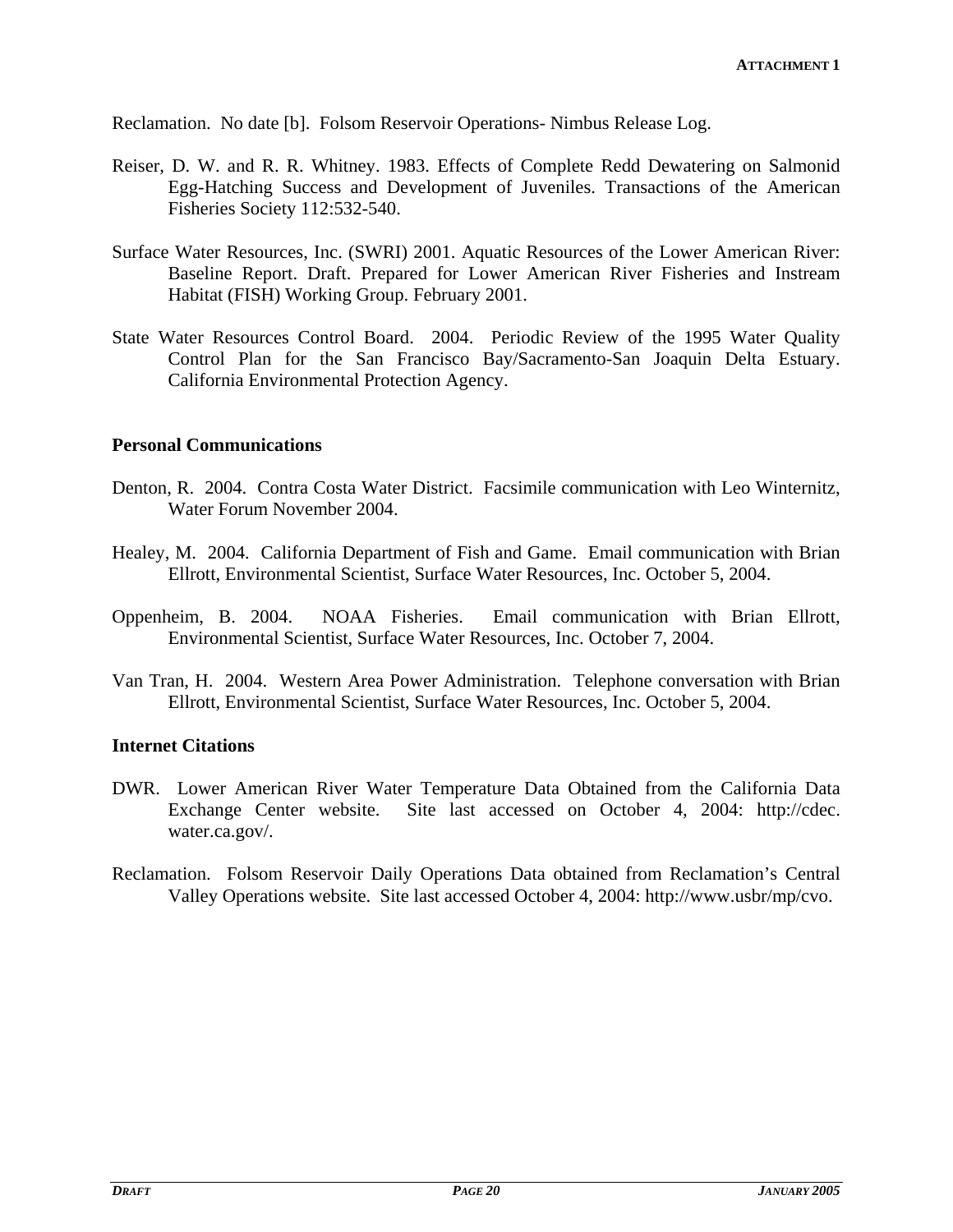| Appendix A: Risk Assessment Considerations for Lower American River Water Management during February through June |                                                                                                                                                                                                                                                                                                                                                                                                                                                                                          |                                                                                                                                                                                                                                                                                                                                                                                                                                                                                                                                                                                                         |                                                                                                                                                                                                                                                                                                                                                                                                                                                                                                                                                                                                                           |                                                                                                                                                                                                                                                                                                                                                                                                                                                                                                                                                                                                                                          |                                                                                                                                                                                                                                                                                                                                                                                                                                                                                                                                            |  |
|-------------------------------------------------------------------------------------------------------------------|------------------------------------------------------------------------------------------------------------------------------------------------------------------------------------------------------------------------------------------------------------------------------------------------------------------------------------------------------------------------------------------------------------------------------------------------------------------------------------------|---------------------------------------------------------------------------------------------------------------------------------------------------------------------------------------------------------------------------------------------------------------------------------------------------------------------------------------------------------------------------------------------------------------------------------------------------------------------------------------------------------------------------------------------------------------------------------------------------------|---------------------------------------------------------------------------------------------------------------------------------------------------------------------------------------------------------------------------------------------------------------------------------------------------------------------------------------------------------------------------------------------------------------------------------------------------------------------------------------------------------------------------------------------------------------------------------------------------------------------------|------------------------------------------------------------------------------------------------------------------------------------------------------------------------------------------------------------------------------------------------------------------------------------------------------------------------------------------------------------------------------------------------------------------------------------------------------------------------------------------------------------------------------------------------------------------------------------------------------------------------------------------|--------------------------------------------------------------------------------------------------------------------------------------------------------------------------------------------------------------------------------------------------------------------------------------------------------------------------------------------------------------------------------------------------------------------------------------------------------------------------------------------------------------------------------------------|--|
| <b>Risk</b>                                                                                                       |                                                                                                                                                                                                                                                                                                                                                                                                                                                                                          |                                                                                                                                                                                                                                                                                                                                                                                                                                                                                                                                                                                                         |                                                                                                                                                                                                                                                                                                                                                                                                                                                                                                                                                                                                                           |                                                                                                                                                                                                                                                                                                                                                                                                                                                                                                                                                                                                                                          |                                                                                                                                                                                                                                                                                                                                                                                                                                                                                                                                            |  |
| <b>Assessment</b>                                                                                                 | <b>February</b>                                                                                                                                                                                                                                                                                                                                                                                                                                                                          | <b>March</b>                                                                                                                                                                                                                                                                                                                                                                                                                                                                                                                                                                                            | <b>April</b>                                                                                                                                                                                                                                                                                                                                                                                                                                                                                                                                                                                                              | <b>May</b>                                                                                                                                                                                                                                                                                                                                                                                                                                                                                                                                                                                                                               | <b>June</b>                                                                                                                                                                                                                                                                                                                                                                                                                                                                                                                                |  |
| <b>Hydrologic</b><br><b>Considerations</b><br><b>Fish Protection</b><br><b>Considerations</b>                     | Precipitation to date<br><b>Runoff to date</b><br>$\mathcal{P}$<br>3. Runoff forecast<br>probability<br>(e.g.,<br>90%, 50%)<br>confidence<br><b>Degree</b><br>- of<br>in i<br>risk   4.<br>assessment<br>Chinook salmon and steelhead redd<br>dewatering and redd isolation<br>stranding<br>Steelhead juvenile isolation                                                                                                                                                                 | Precipitation to date<br>2. Runoff to date<br>3. Runoff forecast probability (e.g., 90%, 3.<br>50%<br>confidence<br>Degree<br>of<br>in l<br><b>risk</b><br>assessment<br>Chinook salmon and steelhead redd<br>dewatering and redd isolation<br>2. Chinook salmon and steelhead fry 2. Chinook salmon and steelhead fry<br>stranding<br>3. Steelhead juvenile isolation                                                                                                                                                                                                                                  | Precipitation to date<br>Runoff to date<br>2.<br>Runoff forecast probability (e.g., 90%, 50%)<br>Degree of confidence in risk assessment<br>Steelhead redd dewatering and redd isolation<br>2. Chinook salmon and steelhead fry stranding<br>Chinook salmon and steelhead juvenile isolation<br>4. Coldwater pool availability for steelhead juvenile<br>over-summer rearing and Chinook salmon adult<br>fall spawning                                                                                                                                                                                                    | 1. Precipitation to date<br>2. Runoff to date<br>3. Runoff forecast probability (e.g., 90%,<br>50%<br>4. Degree of confidence in risk assessment<br>1. Steelhead redd dewatering and redd<br>isolation<br>2. Steelhead fry stranding<br>Chinook salmon and steelhead juvenile   3.<br>isolation<br>4. Coldwater pool availability for steelhead                                                                                                                                                                                                                                                                                          | Precipitation to date<br><b>Runoff to date</b><br>3.<br>Runoff forecast probability (e.g., 90%,<br>50%<br>Degree of confidence in risk assessment<br>Steelhead fry stranding<br>2. Chinook salmon and steelhead juvenile<br>isolation<br>Coldwater pool availability for steelhead<br>juvenile over-summer rearing and<br>Chinook salmon adult fall spawning                                                                                                                                                                               |  |
| <b>System</b><br><b>Operation</b><br><b>Considerations</b><br>Liet of Acronyme and Abbroviatione                  | Flood control<br>2.<br>Storage<br>a. Upstream of Folsom Reservoir<br>b. Folsom Reservoir<br>c. North CVP<br>d. Oroville Reservoir<br>multiple compliance points <sup>a</sup><br>hydrologic,<br>tidal,<br>4. Low<br>meteorological forecast certainty<br>Reservoir refill potential (e.g., Folsom<br>Reservoir has a 50% chance of refill<br>TAF end-of-September<br>at 300<br>storage)<br>Release lag time to reach Delta (e.g.,<br>5d from Shasta, 3d from Oroville, 1d<br>from Folsom) | <b>Flood Control</b><br>2. Storage<br>a. Upstream of Folsom Reservoir<br><b>Folsom Reservoir</b><br>North CVP<br>d. Oroville Reservoir<br>Delta water quality objectives at 3. Delta water quality objectives at<br>multiple compliance points <sup>a</sup><br>and   4. Moderate hydrologic forecast certainty;<br>low tidal and meteorological forecast<br>certainty<br>Reservoir refill potential (e.g., Folsom<br>Reservoir has a 50% chance of refill at<br>300 TAF end-of-September storage)<br>Release lag time to reach Delta (e.g.,<br>5d from Shasta, 3d from Oroville, 1d   7<br>from Folsom) | <b>Flood Control</b><br>Storage<br>a. Upstream of Folsom Reservoir<br><b>Folsom Reservoir</b><br><b>North CVP</b><br><b>Oroville Reservoir</b><br>Delta water quality<br>objectives at multiple<br>compliance points <sup>a</sup><br>Moderate hydrologic forecast certainty; low tidal<br>and meteorological forecast certainty<br>5. Folsom Reservoir release vs. cold water<br>conservation<br>Reservoir refill potential (e.g., Folsom Reservoir<br>has a 50% chance of refill at 300 TAF end-of-<br>September storage)<br>Release lag time to reach Delta (e.g., 5d from<br>Shasta, 3d from Oroville, 1d from Folsom) | juvenile over-summer rearing and<br>Chinook salmon adult fall spawning<br><b>Flood Control</b><br>1.<br>2.<br>Storage<br>a. Upstream of Folsom Reservoir<br><b>Folsom Reservoir</b><br>• end-of-September carryover<br>• coldwater pool<br>North CVP<br>C.<br>d. Oroville Reservoir<br>Delta water quality objectives at multiple<br>compliance points <sup>a</sup><br>High hydrologic forecast certainty; low<br>tidal<br>and meteorological<br>forecast<br>certainty<br>Folsom Reservoir release vs. cold water<br>conservation<br>Release lag time to reach Delta (e.g., 5d   6.<br>from Shasta, 3d from Oroville, 1d from<br>Folsom) | Storage<br>a. Folsom Reservoir<br>end-of-September carryover<br>end-of-September<br>coldwater<br>pool<br>b. North CVP<br>c. Oroville Reservoir<br>Delta water quality objectives at multiple<br>compliance points <sup>a</sup><br>High hydrologic forecast certainty; low<br>tidal<br>and meteorological<br>forecast<br>certainty<br>Folsom Reservoir release vs. cold water<br>conservation<br>5. Releases upstream of Folsom Reservoir<br>Release lag time to reach Delta (e.g., 5d<br>from Shasta, 3d from Oroville, 1d from<br>Folsom) |  |

**List of Acronyms and Abbreviations**:

CVP = Central Valley Project; d = day; TAF = Thousand Acre Feet

<sup>a</sup> Please refer to State Water Resources Control Board Water Right Decision 1641 for specific water quality objectives.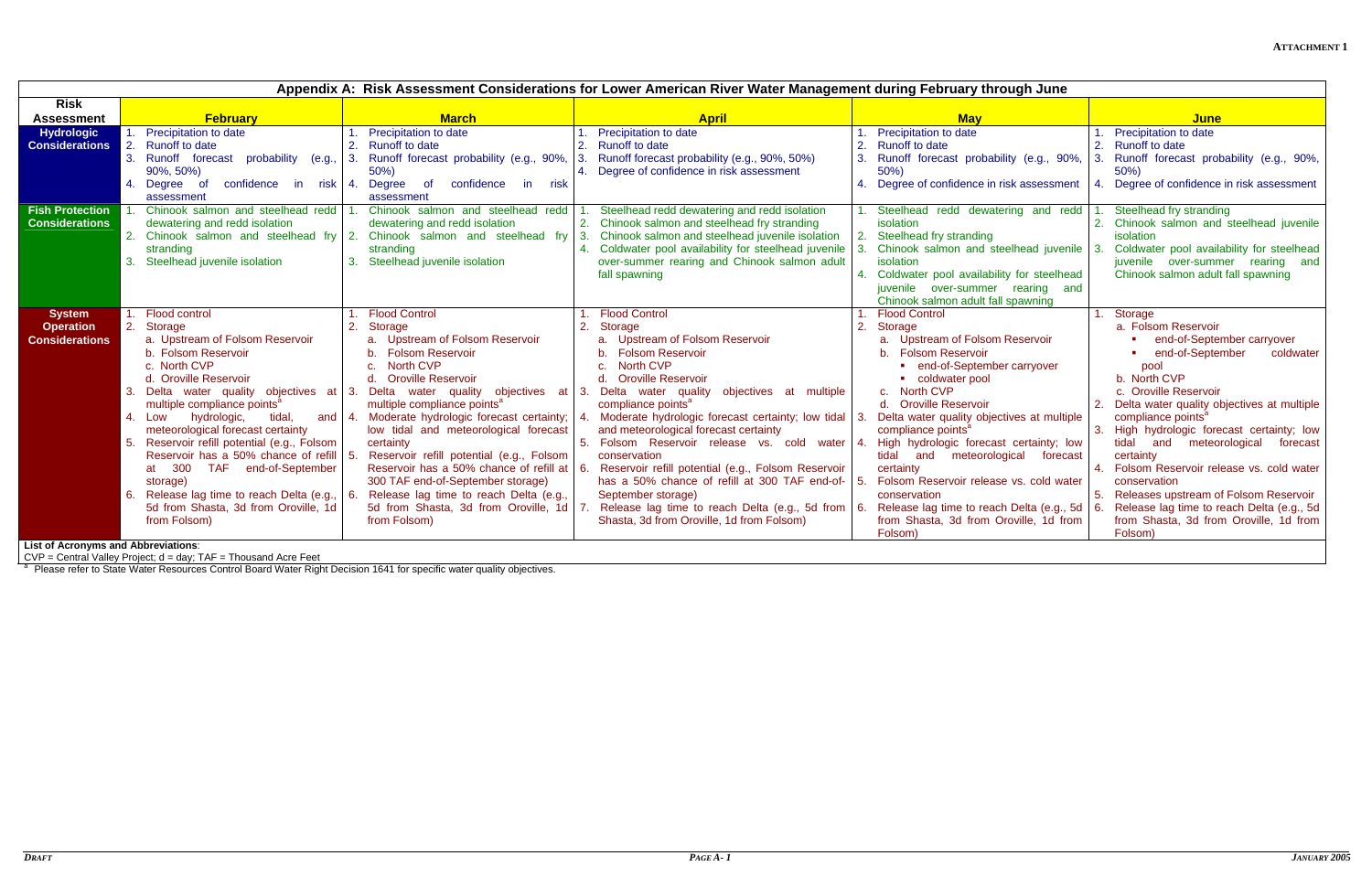## **APPENDIX B: BASES FOR LOWER AMERICAN RIVER FLOW FLUCTUATION INTERIM OBJECTIVES**

Information from CDFG (2001) and NOAA Fisheries (2004a) was reviewed to develop the lower American River flow fluctuation interim objectives.

CDFG (2001) stated the following recommendations for the operation of Folsom Reservoir:

- *1. Ramping rates should not exceed 100 cfs per hour when flows are*  $\leq 4,000$  cfs;
- *2. Flow increases to 4,000 cfs or more should be avoided during critical rearing periods (January-July for YOY salmon and steelhead and October-March for yearling steelhead and non-natal rearing winter-run Chinook salmon) unless they can be maintained throughout the entire period; and,*
- *3. Flow fluctuations that decrease flow below 2,500 cfs during critical spawning periods should be precluded: October-December for chinook (sic) salmon and December-May for steelhead.*

Although CDFG (2001) contained much descriptive information, development of the 4,000 cfs flow threshold recommendation was not fully described. Further studies may be required in order to more completely understand how salmonids may be affected by flow fluctuations in the lower American River. Concurrent with providing flow recommendations intended to protect salmonids in the lower American River, CDFG (2001) also acknowledges that their recommendations should be further validated (Page 48): "*A high resolution survey of the morphology of the lower American River should be conducted and integrated with hydrology to enable specific siting of locations controlling inundation of potential isolation areas as a function of flow.*"

In NOAA Fisheries (2004a), flow ramping criteria for the lower American River are stated (**Table 1**).

**Table 1. Lower American River flow ramping criteria, as presented in NOAA Fisheries (2004a), titled** *Biological Opinion on the Effects of the Proposed Long-Term Operations, Criteria and Plan for the Central Valley Project in Coordination with Operations of the State Water Project (SWP)***.** 

| <b>Lower American River Daily</b> | <b>Amount of Flow Decrease in</b> | <b>Maximum Flow Change Per</b> |
|-----------------------------------|-----------------------------------|--------------------------------|
| <b>Rate of Flow Change (cfs)</b>  | $24$ hrs (cfs)                    | Step (cfs)                     |
| 20,000 to 16,000                  | 4,000                             | 1,350                          |
| 16,000 to 13,000                  | 3,000                             | 1,000                          |
| 13,000 to 11,000                  | 2,000                             | 700                            |
| 11,000 to 9,500                   | 1,500                             | 500                            |
| 9,500 to 8,300                    | 1,200                             | 400                            |
| 8,300 to 7,300                    | 1,000                             | 350                            |
| 7,300 to 6,400                    | 900                               | 300                            |
| 6,400 to 5,650                    | 750                               | 250                            |
| 5,650 to 5,000                    | 650                               | 250                            |
| < 5,000                           | 500                               | 100                            |